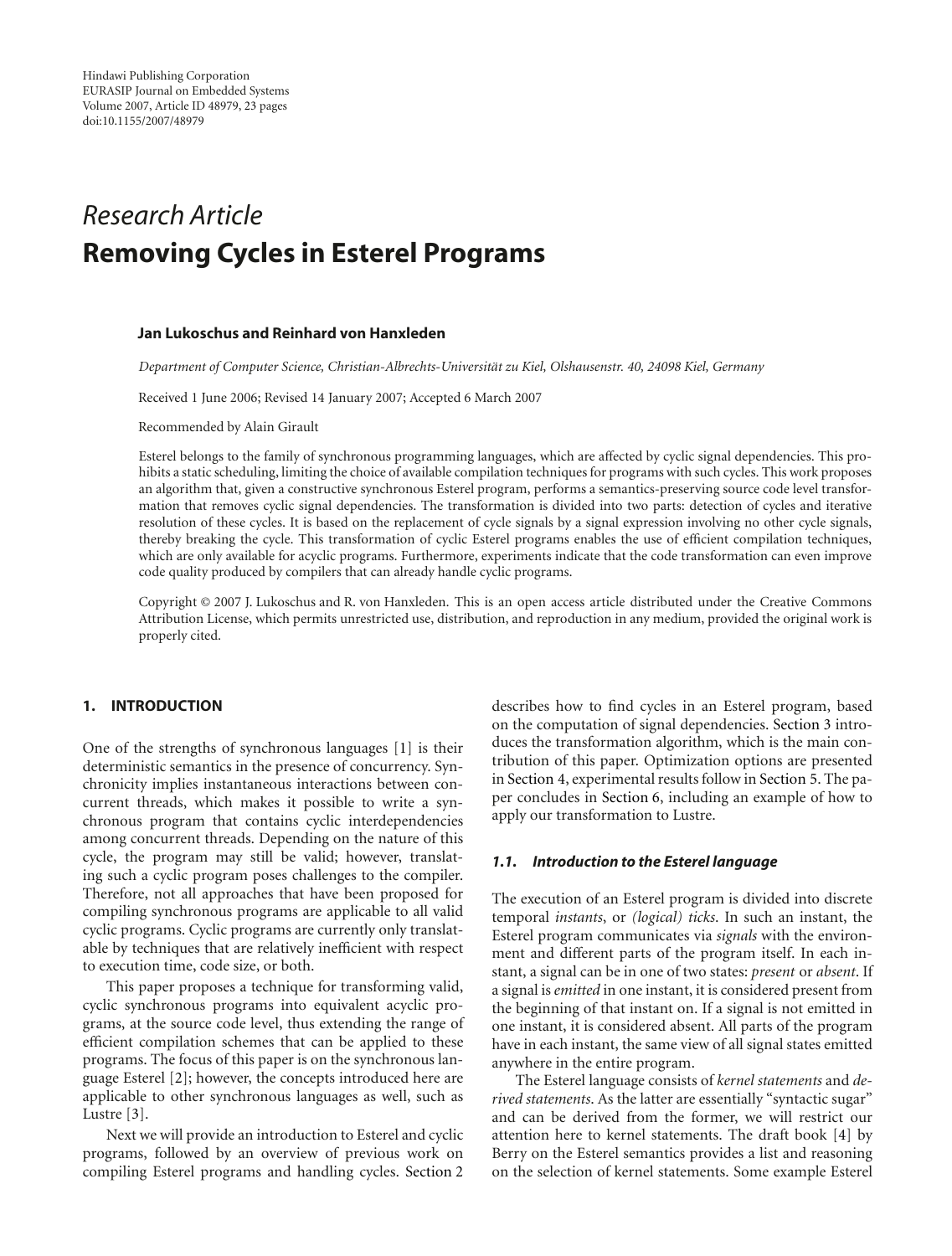<span id="page-1-2"></span><span id="page-1-1"></span>

<span id="page-1-0"></span>Figure 1: Three Esterel fragments and, for the first two, their translations into circuits.

program fragments are listed in [Figure 1.](#page-1-0) The program in Figure  $1(a)$  starts with a present statement that tests the state of signal A. If A is present, then the then branch is executed, which executes an emit statement that sets the state of signal B to present. Conversely, if A is absent, then the else branch sets C to present. Both branches terminate at the end of the present statement, and in both cases the emit D statement is executed.

Due to its deterministic and synchronous nature, the Esterel language is not only suitable as a programming language, but can also be used for the specification and synthesis of synchronous sequential logic circuits. To give an example, the circuits in Figures  $1(a)$  and  $1(b)$  depict the circuit translations of the respective Esterel codes, according to the circuit semantics [\[4](#page-22-4)]. The GO wire starts the circuit and via the K0 wire the circuit signals its termination.

[Figure 1\(b\)](#page-1-2) contains two further structural parts of Esterel: loop and pause. A loop infinitely restarts its enclosed statement block when it terminates. The pause statement stops the execution for the remainder of the current instant and resumes execution in the following instant. The program fragment in [Figure 1\(b\)](#page-1-2) has the following behavior: in the first instant, the loop starts its body, which executes the emit A statement. The pause statement stops the execution and nothing more happens for the remainder of the first instant. In the second instant, emit B is executed and the loop body terminates; however, the loop body is instantaneously restarted, emit A is executed again and pause is encountered again. For all the following instants the behavior of the second instant is repeated. Regarding the circuit translation, note how the pause gets translated into a register, which delays the GO input to the emission of B.

Figure  $1(c)$  contains a trap and parallel threads as new elements. The trap statement consists of the definition of a trap signal (here T), which acts as an exception, and a body as a scope of that signal. The body may contain an exit T statement to activate the exception signal T. The control flow does not continue after the exit statement but after the entire trap statement. The behavior of trap and exit thus corresponds to catch and throw, respectively.

The trap body in the example in Figure  $1(c)$  contains two parallel threads, separated by the concurrency operator ||.

<span id="page-1-3"></span>The parallel thread block terminates when all parallel threads are terminated. In the example in Figure  $1(c)$ , signal A is tested in the first thread, while it is emitted in the second thread. Since a signal's status must be consistent in the entire program for an instant, it follows that the emission of A must happen before it is tested in the first thread. Now the first thread is able to test A successfully, the exit T statement is executed. This signals to all other active threads in the associated trap T block to cease execution at reaching the next pause statement this corresponds to a *weak abortion*. As a consequence the second thread executes the emit B statement too. On reaching the pause statement control jumps immediately to the end of the trap block and executes the emit D statement.

Another type of control flow available in Esterel is a temporal delay of execution by a suspend statement:

#### **suspend** p **when** S

The execution of code block *p* is suspended for all those instants when the signal expression *S* is evaluated to true. An exception is the first instant when entering *p*, in that instant, *S* is not evaluated and no suspension takes place.

[Figure 2\(a\)](#page-2-0) contains an Esterel program including an interface to the environment. Keywords input and output indicate the data direction of interface signals. The states of input signals are read from the environment at the beginning of each instant. Output signals carry their status from the Esterel program to the environment at the end of each instant. Note that input signals may also be emitted internally, and that output signals may be tested.

#### <span id="page-1-4"></span>*1.2. Cyclic programs, constructiveness*

To illustrate the problem to be solved by the code transformation presented in this paper, we now introduce the concept of *cyclic programs*. We do this rather informally here, and adopt the terminology used in the Esterel primer [\[5](#page-22-5), Chapter 5]. A more detailed treatment follows in [Section 2.](#page-4-0)

As stated in the primer, *the availability of instantaneous broadcasting and control transmission makes it possible to write syntactically correct but semantically nonsensical programs.*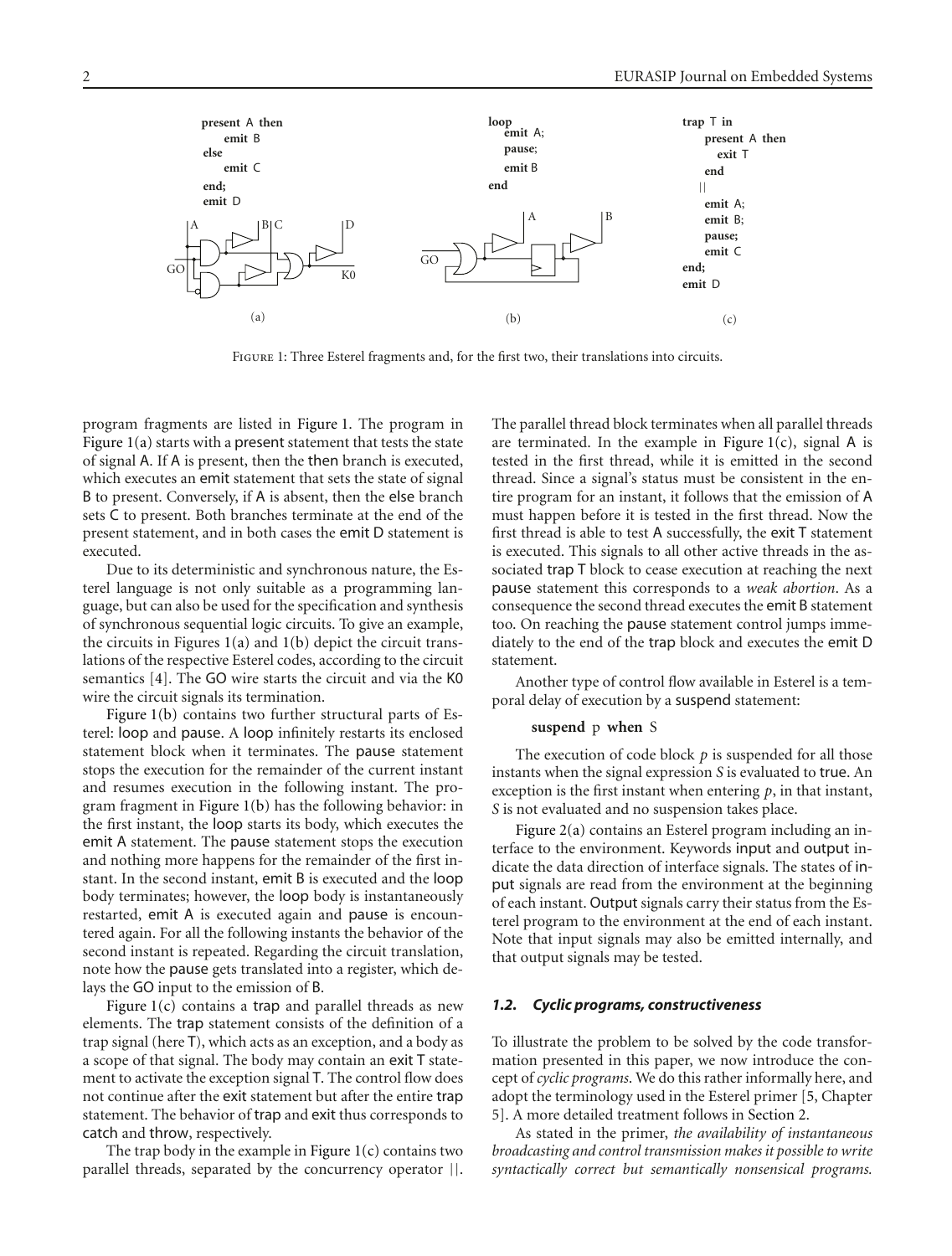<span id="page-2-4"></span><span id="page-2-3"></span><span id="page-2-2"></span><span id="page-2-0"></span>

| module PAUSE_CYC:<br>input $A, B$ ; | module PAUSE_PREP:<br>input $A, B$ ;                                        | module PAUSE_ACYC:<br>input $A, B$ ;        | module PAUSE OPT:<br>input $A, B$ ; |
|-------------------------------------|-----------------------------------------------------------------------------|---------------------------------------------|-------------------------------------|
| output $C$ ;                        | output $C$ ;<br>signal A <sub>-</sub> , B <sub>-</sub> , ST <sub>-0</sub> , | output $C$ ;<br>signal $A$ , $B$ , $ST_0$ , | output $C$ ;                        |
| present A                           | ST <sub>-1</sub> , ST <sub>-2</sub> in                                      | $ST_1, ST_2$ in                             | signal $A$ , $B$ in                 |
| then emit B                         | emit ST <sub>-0</sub> ;                                                     | emit ST <sub>-0</sub> ;                     |                                     |
| end;                                |                                                                             |                                             | present A                           |
| pause;                              | present $[A \text{ or } A]$                                                 | present [A or                               | then emit B_                        |
| present B                           | then emit B_                                                                | $(ST_1$ and $(B or ST_0)]$                  | end;                                |
| then emit A                         | end;                                                                        | then emit B_                                | pause;                              |
| end                                 | pause; emit ST_1;                                                           | end;                                        | present [B or B <sub>-</sub> ]      |
|                                     | present [B or B <sub>-</sub> ]                                              | pause; emit ST <sub>-1</sub> ;              | then emit A_                        |
| present B                           | then emit A_                                                                | present $[B \text{ or } B]$                 | end                                 |
| then emit C                         | end                                                                         | then emit A                                 |                                     |
| end                                 |                                                                             | end                                         | present $[B \text{ or } B_{-}]$     |
| end module                          | present $[B \text{ or } B]$                                                 |                                             | then emit C                         |
|                                     | then emit C                                                                 | present $[B \text{ or } B]$                 | end                                 |
|                                     | end                                                                         | then emit C                                 |                                     |
|                                     |                                                                             | end                                         | end signal                          |
|                                     | end signal                                                                  |                                             | end module                          |
|                                     | end module                                                                  | end signal                                  |                                     |
|                                     |                                                                             | end module                                  |                                     |
| (a)                                 | (b)                                                                         | (c)                                         | (d)                                 |

<span id="page-2-1"></span>FIGURE 2: Resolving a cycle: (a) original program with cycle between A and B, (b) introduction of state signals and shifting the cycle on internal signals, (c) replacement of cycle signal  $A$ <sub>-</sub> by an expression, (d) optimized version.

A simple example for such a nonsensical program is:

#### **present** A **else emit** A **end**

If A is not present at the signal test, then the else part is executed and A is emitted, which invalidates the former signal test. Such a program is considered *nonreactive*, as it does not produce a well-defined output (A can be neither absent nor present). Replacing the else by a then in this example would produce a program that would yield more than one possible output (A could be either absent or present), which would be considered *nondeterministic*. Both variants of this example involve an *instantaneous dependency cycle* between A and itself, and both programs are considered *logically incorrect* and should be rejected by the compiler.

Considering the example above, one might conclude that all programs that contain dependency cycles should be rejected, and the Esterel v4 compiler did just that [\[6\]](#page-22-6). However, now consider the program PAUSE CYC in [Figure 2\(a\).](#page-2-0) This program also contains a dependency cycle, involving mutual dependencies between A and B. At run time, however, the dependencies are separated by a pause statement into separate execution instants. The emission of B in the first instant has no effect on the test for B in the second instant. In such a case, where not all dependencies are active in the same execution instant, this is considered a *false cycle* [\[5](#page-22-5)]. Another classic example of a cyclic, yet meaningful program, is the token ring arbiter, shown in [Figure 8](#page-14-0) [\[7,](#page-22-7) [8\]](#page-22-8). The arbiter also contains a false cycle, and, even more problematic from a compiler's point of view, it does not even allow a static scheduling of the execution order.

We would like to accept programs such as PAUSE CYC, and the Esterel v5 compiler does so by establishing that unique values for all signals can be determined in all execution contexts. The v5 compiler accepts all programs that are *constructive* [\[4\]](#page-22-4), meaning that it forbids speculative reasoning, and restricts itself to fact-to-fact propagation according to the imperative nature of Esterel. An analogy in hardware circuitry is that a constructive Esterel program can be directly translated into a circuit where all wires reach unique, predefined voltage levels, irrespective of initial levels and propagation delays.

It is now generally agreed upon that constructive Esterel programs are meaningful, irrespective of whether they are cyclic or not. However, cyclicity poses a particular compilation challenge in that it prevents a compiler from establishing a static ordering for determining the signal values. As elaborated further in [Section 1.3,](#page-3-0) this unfortunately precludes the application of the simulation-based compilation approaches, which are currently the most competitive in terms of execution speed and size. This is where the transformation presented in this paper steps in: it transforms cyclic, constructive programs into equivalent, acyclic programs, such that they are amenable to compilation also by the efficient compilers that require acyclicity.

As discussed further in [Section 2.3,](#page-5-0) different compilers may have different notions of what constitutes a cycle, and whether they are able to handle specific cycles or not. Our code transformation is concerned with transforming constructive programs that are not schedulable by (some) compilers, due to (false) dependency cycles, into equivalent, schedulable programs. To make our transformation widely applicable, we are fairly conservative with respect to what constitutes a dependency and hence may lead to a cycle, and we completely eliminate all cycles even if a smart compiler might be able to determine them to be false.

The key observation, which the transformation presented here builds on, is that if a program is constructive, we can safely *break* a (false) cycle by replacing one of the signals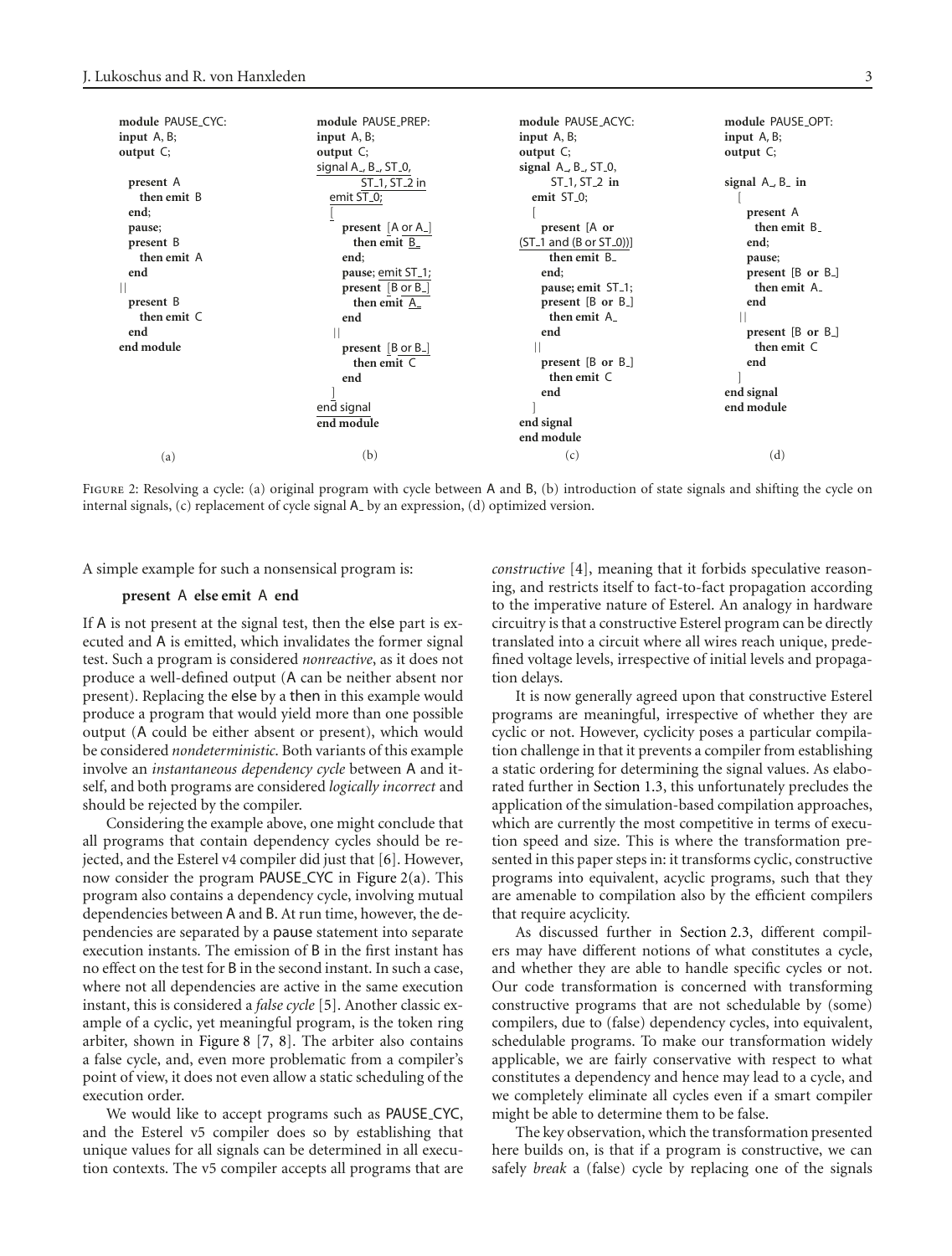

<span id="page-3-1"></span>Figure 3: Circuit representation of the program PAUSE CYC in [Figure 2](#page-2-1) (simplified without synchronizer): (a) cycle path of the original program PAUSE CYC, (b) transformed, acyclic program PAUSE\_OPT with new local signals A\_ and B\_.

contained in the cycle by a fresh signal. Consider the program PAUSE OPT in [Figure 2\(d\).](#page-2-2) This program is equivalent to PAUSE CYC, but the dependency cycle is broken by replacing the emission of B within the cycle by a fresh signal B . This can also be seen at the circuit level, see [Figure 3;](#page-3-1) the netlist for PAUSE CYC contains a feedback loop, which disappears in the netlist for PAUSE OPT. To preserve program equivalence, tests for B outside of the cycle must test for B<sub>-</sub> as well. However, inside the cycle, it suffices to just test for emissions of B (outside of the cycle), thus breaking the dependency cycle. The transformation mechanism presented here aims to automatically produce such equivalent, acyclic programs.

## <span id="page-3-0"></span>*1.3. Related work*

Today there exist three basic compilation techniques to synthesize code for a general purpose processor: automata, circuit, and event-based code synthesis. The automata-based Esterel v3 compiler developed by Berry and Gonthier [\[2\]](#page-22-2) unfolds all parallel activities in the source program into a finite automaton with a single point of control. This removes all internal signaling (including cyclic dependencies) with the benefit of a very fast execution of the program. The drawback of this method is a possible state explosion for programs with many parallel threads.

The next generation of the Esterel compiler at Berry's group, the v4, implemented a different strategy. It is derived from hardware synthesis and is based on the simulation of circuits as the ones shown in [Figure 1](#page-1-0) in software [\[4](#page-22-4)]. This method translates parallelism in Esterel programs into parallel circuits, thus avoiding the state explosion of the automata code compiler. If the synthesized circuit contains cycles, then a dynamic schedule may be needed for the software simulation of the circuit and is therefore rejected by most Esterel compilers that use this approach.

Malik [\[9](#page-22-9)] describes a method to transform these cyclic circuits into acyclic ones. It is based on an iterative algorithm to compute the outputs of cyclic circuits with ternary simulation. Effectively the simulation run is serialized into an unfolding of the cycle path until the remaining inputs have no influence on the outputs. These inputs are replaced by constants, making the circuit acyclic. Shiple et al. [\[10\]](#page-22-10) have developed Malik's work further by applying optimizations and incorporating cycles including registers into the algorithm. An implementation of this method is available in the Esterel v5 compiler [\[11\]](#page-22-11).

A third approach to synthesize software is to generate an event-driven simulator, which breaks the program down into a number of small functional blocks that are conditionally executed. The CEC [\[12](#page-22-12), [13](#page-22-13)] and SAXO-RT [\[14\]](#page-22-14) compilers are based on this concept. These compilers tend to produce code that is compact and yet almost as fast as automata-based code. The drawback of these techniques is that so far, they rely on the existence of a static execution schedule. Therefore these efficient simulation-based compilation approaches are generally unable to compile cyclic programs, as already noted in the previous section.

The difficulties in giving a precise differentiation between cyclic and acyclic programs in different compilers (cf. [Section 2.3\)](#page-5-0) are also addressed by Potop-Butucaru [\[15\]](#page-22-15) in his thesis. He identifies different compilation strategies and different internal dependency representations of Esterel programs as the source for discrepancies. Potop-Butucaru proposes to take the circuit synthesis [\[4\]](#page-22-4) of Esterel programs as a reference and develops changes to his GRC compilation scheme to match the cycle properties of the v5 compiler. That approach is followed here, too, as we use the circuit semantics that underlies the v5 compiler as a reference to identify cycles in Esterel programs.

Besides software synthesis for a general purpose processor and hardware synthesis, the *reactive processing* approach makes use of specialized processors [\[16,](#page-22-16) [17](#page-22-17)]. However, the designs proposed so far also require acyclicity of the given programs, thus they could also benefit from our transformation.

One approach to overcome the limitation to cyclic programs, which is described by Edwards [\[18\]](#page-22-18), is to unroll the strongly connected components (cycles) of circuits. Esterel's constructive semantics guarantees that all unknown inputs to these strongly connected regions can be set to arbitrary, known values without changing the meaning of the program.

The transformation of cyclic Esterel programs presented here builds on the work on cyclic circuits by Malik [\[9](#page-22-9)], Shiple et al. [\[10](#page-22-10)], and Edwards [\[18](#page-22-18)]. The main difference is that these previous approaches work on an internal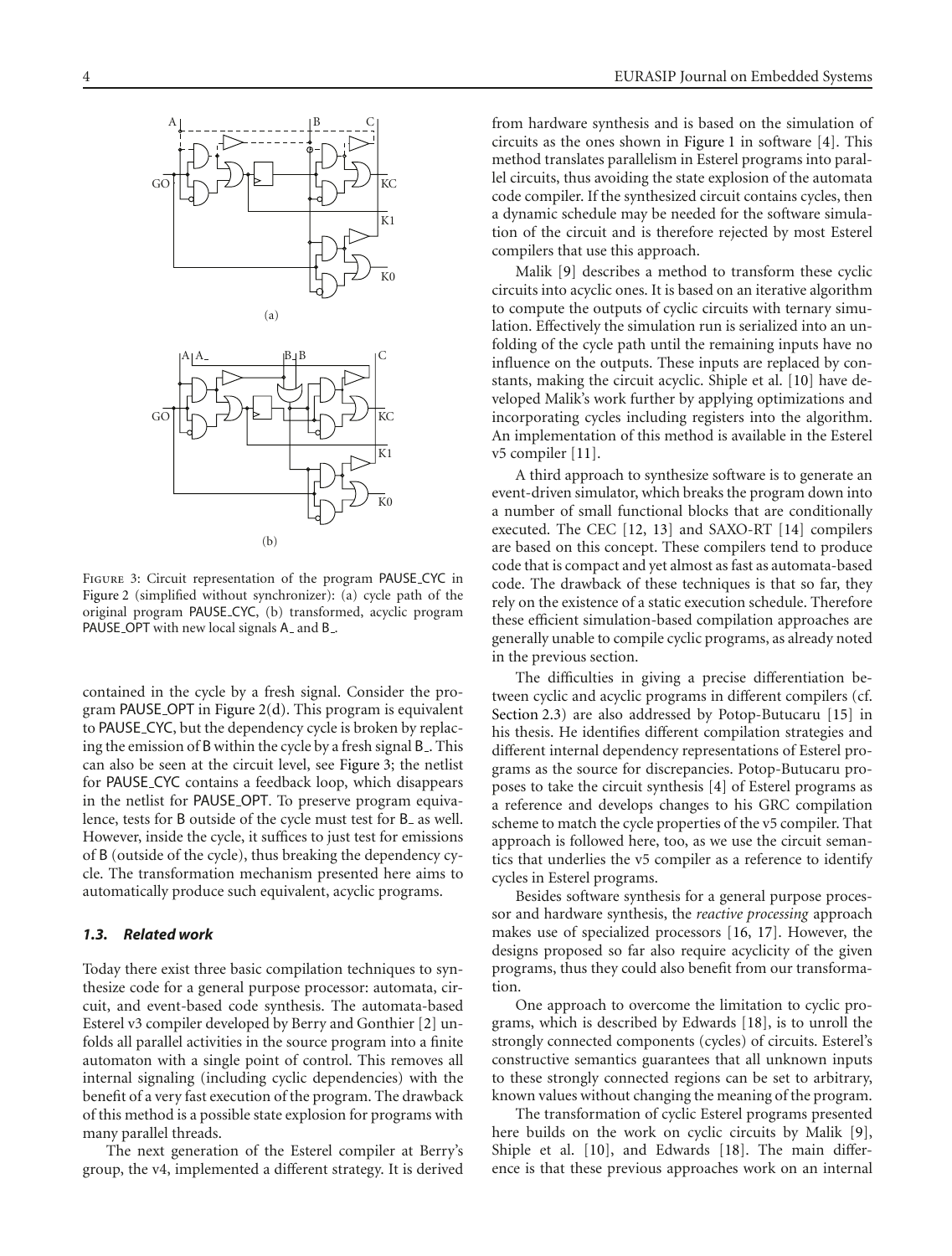representation used by a particular compiler. Our transformation lifts this to the Esterel level, basically by evolving gate duplications into duplications of signal expressions. This makes our approach applicable to Esterel compilers in general, without the need to access their internals.

The key ideas to resolve cycles in Esterel programs were already described previously [\[8\]](#page-22-8). However, that earlier work did not cover the identification of cyclic dependencies, the computation of replacement expressions in the context of parallel termination and hierarchic trap blocks. Extensions to the algorithms to cover valued signals and alternative uses for replacement expressions in constructiveness analysis are presented in the dissertation of the first author [\[19\]](#page-22-19).

The compilation of Esterel cannot only be complicated by cyclic dependencies, but also by *signal reincarnation*, also known as *schizophrenia* [\[4\]](#page-22-4). Most compilation schemes are not able to produce correct code for Esterel programs with schizophrenia problems. The code transformation presented in this work is not able to work on schizophrenic programs, either. A simple method to remove schizophrenia from a program involves code duplication, with potentially exponential cost in code size [\[4\]](#page-22-4). Several researchers have proposed more efficient cures for schizophrenia in Esterel programs [\[4,](#page-22-4) [20](#page-22-20), [21](#page-22-21)]. These approaches work on the source code level, and could thus also be used as a preprocessing step to the transformation presented here.

We generally assume that the input programs that we transform are constructive in Berry's sense [\[4\]](#page-22-4), as constructiveness is the property exploited by the way our algorithm breaks dependency cycles. However, it should be noted that this constructive semantics is not the only possible semantics for Esterel. More specifically, there have been different proposals as to which types of Esterel programs should be considered valid and which should be rejected. Boussinot has presented a number of alternatives, implemented in the SugarCubes project [\[22](#page-22-22)]. Another approach, called *maximal causality analysis*, has been suggested by Schneider et al. [\[23](#page-22-23)].

#### <span id="page-4-0"></span>**2. DETECTING DEPENDENCY CYCLES**

We now refine the concept of program cycles that has been introduced informally in [Section 1.2,](#page-1-4) and present an algorithm to detect such cycles.

## <span id="page-4-1"></span>*2.1. Signal dependencies*

We say that a signal P *depends* on signal S if, in some instant, for some sequence of input events, the presence or absence of P can only be decided on (according to the constructive semantics) if the presence or absence of S has been established. We then also say that this is a *dependency* from S to P. For a simulation-based compiler (cf. [Section 1.3\)](#page-3-0) a dependency represents a scheduling constraint.

The two most basic elements of a signal dependency are the *test* for a signal state (present S) and the *emission* of a signal (emit P). If both elements are combined in a program fragment

then a signal dependency is created; the presence state of S decides about the emission of P. Therefore the state of S must be known before the state of P can be established. In other words, signal S is a *guard* for signal P, or P *depends* on S.

The simple fact that an emit statement is contained in a subblock of a present statement is not a *sufficient* condition for a signal dependency. Consider this program fragment

#### **present** S **then emit** P; **pause**; **emit** Q **end**

The state of S decides over the emission of P in the same instant, which establishes a dependency between S and P. The emission of P is followed by a pause statement and an emission of signal Q inside the same then branch of the present statement. The pause statement defers the emission of Q to the subsequent instant, therefore the emission of Q is not influenced by the state of S in the same instant. Hence, S is a guard for P but not for Q.

While a signal emission being part of a present block is not a sufficient condition for a signal dependency, it is neither a *necessary* condition. Consider the following fragment:

#### **present** S **then nothing end**; **emit** P

In this example the emission of P is not part of the present block, but that block must terminate before the emission can take place. To execute the present block, the state of the signal S must be known. The fact that the then and (implicit) else branches both contain just a nothing statement is not relevant here. The constructive semantics of Esterel demands nonspeculative execution of the program, and the execution of either branches of present and subsequently emit P must be stalled until the state of all the tested signals is established. Therefore signal dependencies are established across sequential execution of statements, too, and S is a guard for P in this example.

Other sources for signal dependencies originate in loops connecting dependencies from the end to the start of the body, watcher expressions of suspend statements, or in exceptional control flows triggered by exit statements.

In the presence of reincarnation, this view requires to differentiate between different signal incarnations [\[4\]](#page-22-4). However, as we want to separate the reincarnation problem from the cyclicity problem, we will henceforth assume that signal reincarnation has been resolved by one of the known methods (cf. [Section 1.3\)](#page-3-0) before we get to analyze the program, and will assume that signals are unique.

#### *2.2. Dependency cycles*

We say that a program has a *(dependency) cycle*, or is *cyclic*, if there is a cyclic sequence of signal dependencies; this may also be, for example, a self-dependency. A dependency from S to P is *active* during a specific instant if during that instant the presence of P causally depends on the presence of S.

We say that a cycle is *false* if not all of its constituent dependencies can be active at the same instant. In case we can establish a fixed partial order among the emissions and tests of the signals involved in the cycle, as in the PAUSE CYC example, we consider this false cycle to be *statically schedulable*.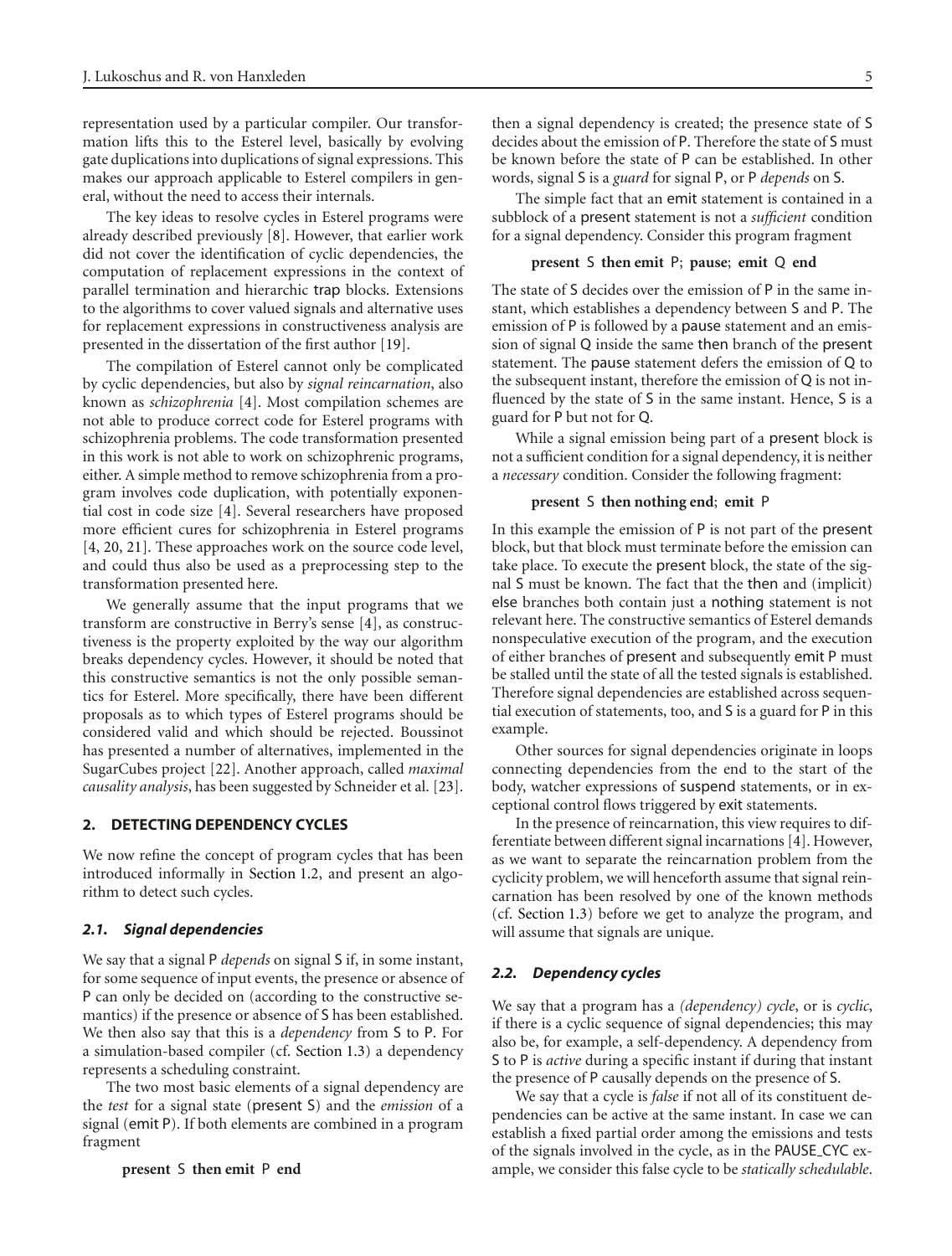Otherwise, it is *dynamically schedulable*, as for example in the token ring arbiter. If a program contains a *true cycle*, this cycle is not schedulable, and the program is not constructive and not considered further here.

## <span id="page-5-0"></span>*2.3. The compiler's view*

The definition of "signal dependencies" given in [Section 2.1](#page-4-1) and the subsequent definitions of cyclicity that build on it refer to the constructive semantics of Esterel, as defined, for example, by the Constructive Behavioral Semantics [\[4](#page-22-4)]. Ideally, all Esterel compilers we are concerned with would share exactly this view. There is indeed such a direct link between what we consider a true cycle and the v5 compiler: the v5 compiler, when using its built-in constructiveness analysis (option -causal), should accept a program if and only if it does not contain a true cycle. We have noticed that there are constructive programs (such as mejia [\[24\]](#page-22-24)) where the constructiveness analysis of the v5 compiler fails; however, these seem to be implementation imperfections (e.g., regarding cycles on valued signals) and do not represent fundamental compiler limitations. Furthermore, these programs can still be compiled and run using the -I option, which generates interpretative code.

The picture becomes less clear when considering cycles in constructive programs, that is, false cycles. For a given program, it is decidable whether the program contains a false cycle or not, according to our definition, again based on Esterel's constructive semantics. Unfortunately, different compilers may have different ideas of what constitutes a (false) cycle, and whether a detected (false) cycle is statically schedulable or not. The Esterel examples discussed so far did not pose any particular problems for a compiler. However, there are other more involved cases that are more difficult for a compiler. Consider the following fragment:

## [ **present** S **then nothing end** || **pause** ]; **emit** A

In this example, A does not depend on S, as the pause in the second thread causes the whole parallel statement to pause, thus separating the present S and the emit A into disjoint instants. The CEC does correctly detect that there is no dependency here; however the v5 compiler is unable to perform such reasoning, and assumes a dependency here. Conversely, there are other examples where the CEC detects dependencies that the v5 compiler does not [\[19](#page-22-19)]. The underlying reason for these discrepancies is the difference in the internal program representations used by these compilers [\[15](#page-22-15)].

Some compilers, such as the SAXO-RT, accept certain cyclic programs if they can establish that all cycles are false. The compiler tries to determine whether a cycle contains *exclusive* dependencies, meaning that they cannot be activated in the same instant, for example, if they belong to different branches of a present test or if they are separated by a pause statement. Thus, the SAXO-RT is able to compile, for example, the PAUSE CYC program. However, this fails for cycles which must be dynamically scheduled, such as the aforementioned token ring arbiter.

As compilers in general do not perform an exhaustive causality analysis, they perform conservative approximations

when analyzing dependencies, and when analyzing whether dependency cycles are statically schedulable or not. Therefore, to make our transformation applicable as broadly as possible, while at the same time avoiding unnecessary transformations, it would be ideal if we would transform only those cycles that are rejected by the compiler that is actually used. Therefore that compiler would have to provide details on rejected cycles. However, compilers typically do not provide this information, at least not in a standardized fashion. As part of the algorithm, we detect cycles ourselves before resolving them. The algorithm for doing so is presented in the next section.

#### <span id="page-5-1"></span>*2.4. Algorithm to detect dependency cycles*

The algorithm presented here is divided into two parts: (1) identification of all direct signal dependencies, and (2) searching for cycles in signal dependencies. The first part is specified as a structural induction on Esterel programs with a set of signal pairs as a result. Each signal pair describes a dependency from one signal to another. These pairs can be interpreted as edges in a directed graph with the signal names as nodes. The second part of the algorithm, the detection of cycles in such a graph, is straightforward.

The method to derive signal dependencies here is based on the Esterel circuit semantics, as also used by the v5 compiler. The plain circuit semantics just defines the expansion of Esterel statements into circuits without any optimizations. The v5 compiler actually performs additional circuit minimization steps on the resulting circuit, for example, by propagating constant input values. This reduces the size of the resulting circuit considerably and is sometimes able to remove signal dependencies that would lead to cyclic dependencies otherwise.

Our method to derive signal dependencies uses no optimizations, primarily because we do not explicitly generate a circuit for the full program, making general logic optimization algorithms not applicable. Furthermore we want to provide a conservative solution for cyclic dependencies, which does not depend on specific optimizations implemented in specific compilers. The drawback of this conservative approach is that cycles may be resolved unnecessarily.

All signal dependencies lead from signal emissions to signal tests. This leads to the basic idea of our approach to search for signal dependencies in Esterel programs.

- (1) The program is recursively traversed.
- (2) Signals in a present condition are added to a set *G* of *guard signals*.
- (3) If an emit statement is encountered, then new dependencies from all signals in *G* to the emitted signal are collected in a global set *D* of signal dependencies.
- (4) *G* is emptied when a pause statement is encountered.

The rule set listed in [Algorithm 1](#page-6-0) implements the computation of signal dependencies for kernel statements of Esterel. The suspend statement is left out for reasons laid out in the discussion of Step (2d) of the transformation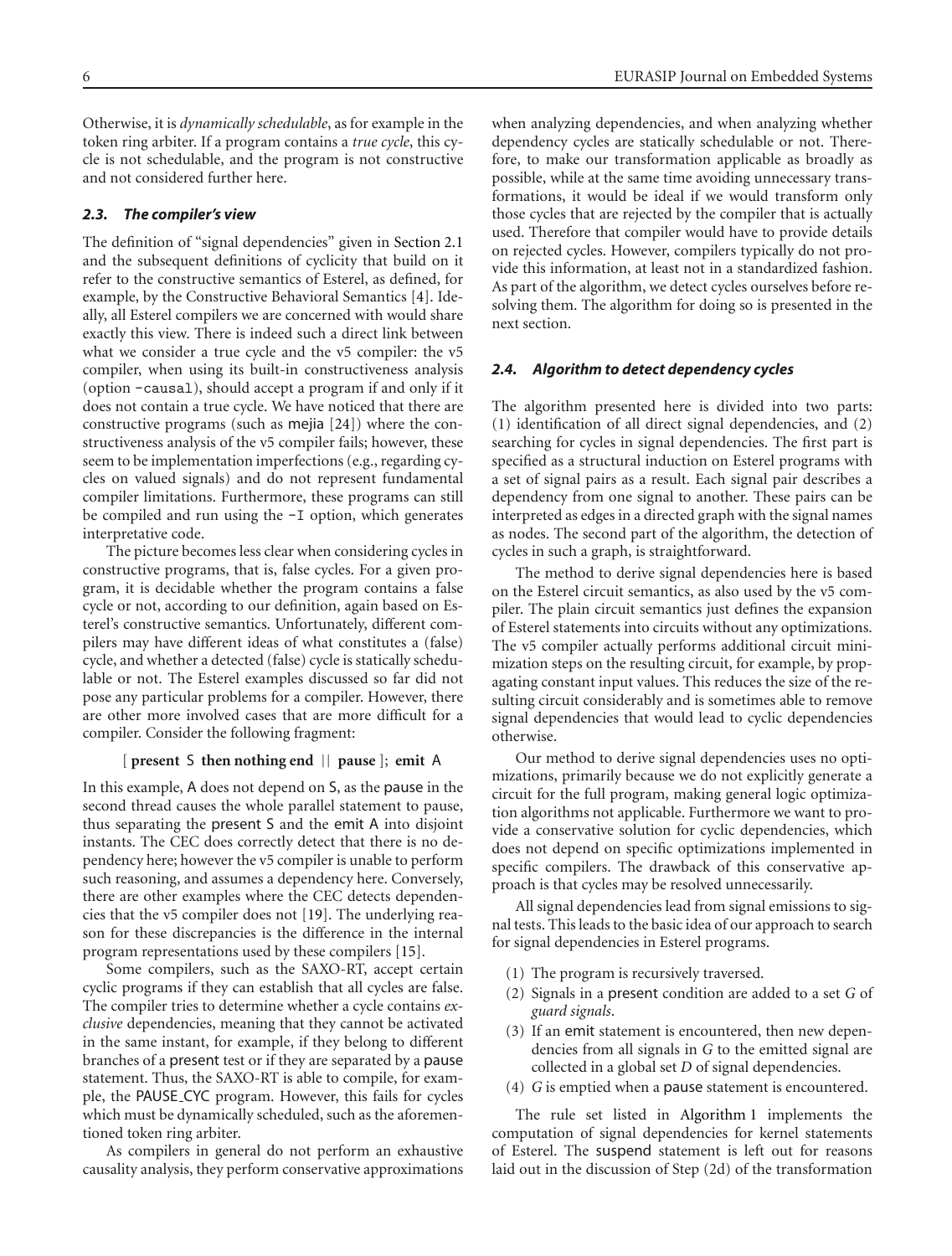| emit $S$                                            | $\mathcal{G}(P, G, X) = G$<br>$\mathcal{D}(P,G,X) = \{ \langle a, S \rangle \mid a \in G \}$                                                                                                                                   | (1)  |
|-----------------------------------------------------|--------------------------------------------------------------------------------------------------------------------------------------------------------------------------------------------------------------------------------|------|
| present S then<br>$\mathcal{P}$<br>else<br>q<br>end | $\mathcal{G}(P,G,X) = \mathcal{G}(p,G \cup \{S\},X) \cup \mathcal{G}(q,G \cup \{S\},X)$<br>$\mathcal{D}(P,G,X) = \mathcal{D}(p,G \cup \{S\},X) \cup \mathcal{D}(q,G \cup \{S\},X)$                                             | (2)  |
| pause                                               | $\mathcal{G}(P,G,X) = \emptyset$<br>$\mathcal{D}(P,G,X) = \{ \langle a,s \rangle \mid a \in G, s \in X \}$                                                                                                                     | (3)  |
| nothing                                             | $\mathcal{G}(P, G, X) = G$<br>$\mathcal{D}(P,G,X) = \emptyset$                                                                                                                                                                 | (4)  |
| loop<br>$\mathcal{P}$<br>end                        | $\mathcal{G}(P,G,X) = \emptyset$<br>$\mathcal{D}(P,G,X) = \mathcal{D}(p,G \cup \mathcal{G}(p,G,X),X)$                                                                                                                          | (5)  |
| p; q                                                | $g(P, G, X) = g(q, g(p, G, X), X)$<br>$\mathcal{D}(P,G,X) = \mathcal{D}(p,G,X) \cup \mathcal{D}(q,\mathcal{G}(p,G,X),X)$                                                                                                       | (6)  |
| trap $T$ in<br>p<br>end                             | $\mathcal{G}(P,G,X) = \{a \mid \langle a,T \rangle \in \mathcal{D}(p,G,X \cup \{T\})\} \cup \mathcal{G}(p,G,X \cup \{T\})$<br>$\mathcal{D}(P,G,X) = \{ \langle a,s \rangle \in \mathcal{D}(p,G,X \cup \{T\}) \mid s \neq T \}$ | (7)  |
| exit T                                              | $\mathcal{G}(P,G,X) = \emptyset$<br>$\mathcal{D}(P,G,X) = \{ \langle a,T \rangle \mid a \in G \}$                                                                                                                              | (8)  |
| $p \mid q$                                          | $\mathcal{G}(P,G,X) = \mathcal{G}(p,G,X) \cup \mathcal{G}(q,G,X)$<br>$\mathcal{D}(P,G,X) = \mathcal{D}(p,G,X) \cup \mathcal{D}(q,G,X)$                                                                                         | (9)  |
| signal $S$ in<br>$\mathcal{P}$<br>end               | $G(P, G, X) = G(p, G, X)$<br>$\mathcal{D}(P,G,X) = \mathcal{D}(p,G,X)$                                                                                                                                                         | (10) |

<span id="page-6-0"></span>ALGORITHM 1: Equations to determine signal dependencies from kernel statements. Suspend is replaced by other kernel statements. D collects signal dependencies from signal emissions,  $\mathcal{G}$  returns the active guard signals from terminating statement blocks. *P* stands for the corresponding program fragment shown on the left, *G* is the set of guard signals, and *X* is the set of trap signals in the current context.

algorithm in [Figure 4.](#page-7-1) While traversing the syntactical elements of a program *P* with signals  $Σ$ , two sets of active guard signals are maintained.

- *<sup>G</sup>* <sup>⊂</sup> <sup>Σ</sup>: set of signals (*guards*) comprising the current present conditions.
- $X$  ⊂ Σ: set of trap signals (*exceptions*) in the current scope.

Signals in *X* are kept separate from *G* because trap signals are not removed by pause statements. The rules to derive signal dependencies from Esterel programs are implemented in two

functions (with Π as the set of Esterel programs and Σas the set of signals):

$$
\mathcal{D}: \Pi \times 2^{\Sigma} \times 2^{\Sigma} \longrightarrow 2^{\Sigma \times \Sigma} \quad (P, G, X) \longmapsto \mathcal{D}(P, G, X)
$$
  

$$
\mathcal{G}: \Pi \times 2^{\Sigma} \times 2^{\Sigma} \longrightarrow 2^{\Sigma} \quad (P, G, X) \longrightarrow \mathcal{G}(P, G, X)
$$

D computes the signal dependencies from the current guard signals. The result is a set of signal pairs describing all signal dependencies in *P*. It uses  $g$  to handle sequences of statements. Greturns the set of guard signals that are active when the control flow leaves the program block *P*. To extract the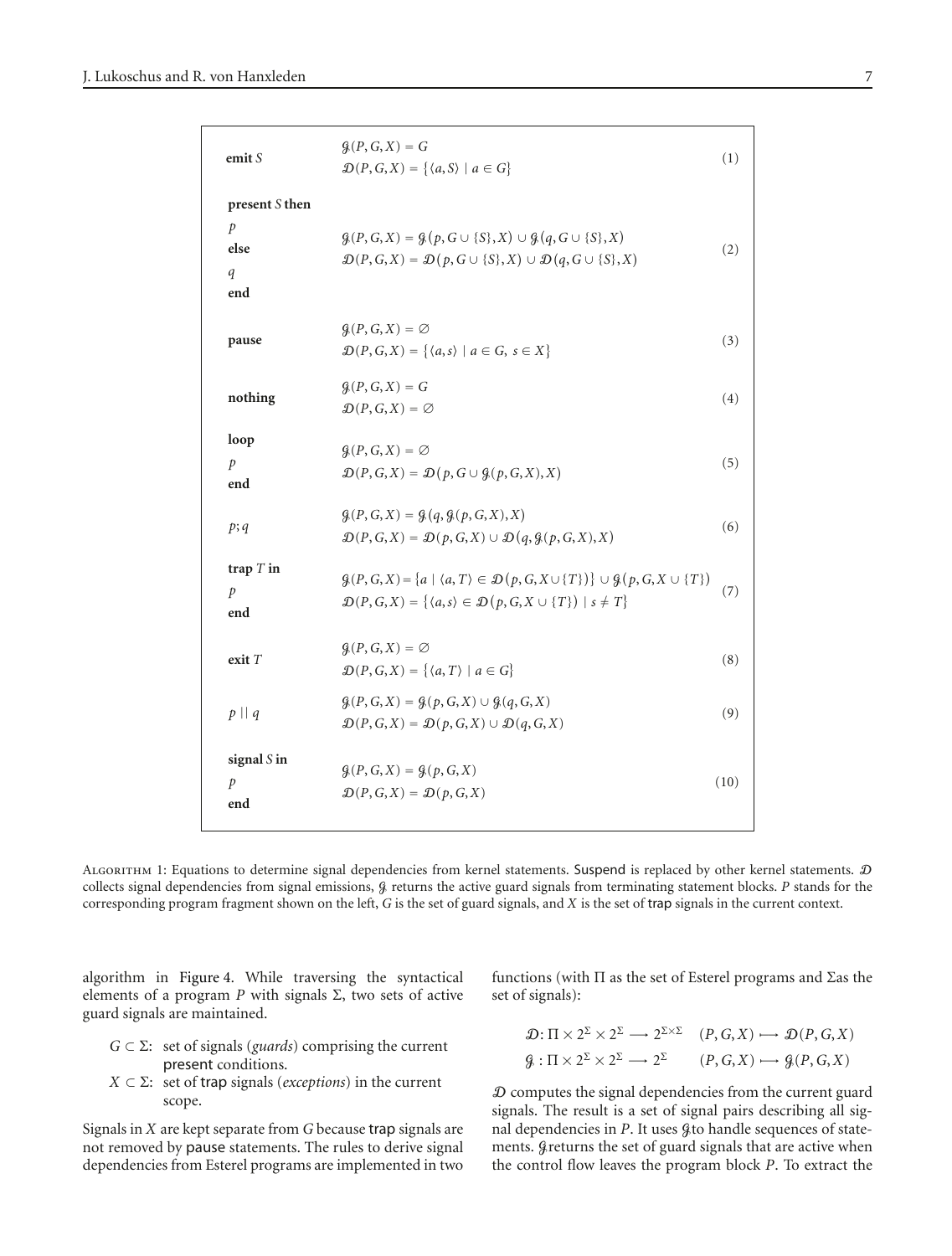**Input:** Program *P*, potentially containing cycles

**Output:** Modified program  $P'$ , without cycles

- (1) Check constructiveness of *P*. If *P* is not constructive: **Error**.
- (2) Preprocessing of *P*:
	- (a) If *P* is composed of several modules, instantiate them into one flat main module.
	- (b) Expand derived statements that build on the kernel statements, except for suspend which is handled in Step (2d).
	- (c) Rename locally defined signals to make them unique and lift the definitions up to the top level. Furthermore, eliminate signal reincarnation.
	- (d) Transform suspend into equivalent present/trap statements.
	- (e) Add explicit termination handling to II statements.
	- (f) Add emission of individual state signals ST *i* to the start of the program and each pause statement.
- (3) Identification of cyclic signal dependencies:
	- (a) Identify all signal dependencies  $D = \mathcal{D}(P, \emptyset, \emptyset)$ .
	- (b) If *D*does not contain cycles: **Done**.
		- Otherwise: Select a shortest cycle *C-*, of length *l*.
- (4) Transform *P* into *P*<sup>'</sup>; do for all  $\sigma_i \in \vec{C}$ , if  $\sigma_i$  is an input signal in the module interface:
	- (a) Globally declare a new signal  $\sigma_i'$ .  $\sigma_i'$  replaces  $\sigma_i$  in  $\vec{C}$ .
	- (b) Replace "emit  $\sigma_i$ " by "emit  $\sigma'_i$ ."
	- (c) Replace tests for  $\sigma_i$  by tests for " $(\sigma_i$  or  $\sigma'_i)$ ."
- (5) Transform (still cyclic) *P* into (possibly acyclic) *P*: (a) For all  $\sigma_i \in \vec{C}$  determine replacement expressions  $E_i = \mathcal{E}(P', \text{ST\_0})$  (see [Algorithm 2\)](#page-12-0).
	- (b) Select some cycle signal  $\sigma_p \in \vec{C}$  as the pivot signal to break the cycle.
	- (c) Iteratively transform  $E_p$  to  $E_p^*$  by replacement of all signals  $\sigma_j \in (\vec{C} \setminus \sigma_p)$  by their expressions  $E_j$ .
	- (d) Transform  $E_p^*$  into  $E_p^{**}$  by replacing  $\sigma_p$  by false (or true) and minimize result. Now  $E_p^*$  does not involve any cycle signals.
- (e) Replace all tests for  $\sigma_p$  in *P'* by  $E_p^{**}$  resulting in *P''*.  $(6)$  Goto Step  $(3)$ , treat  $P''$  now as P.

FIGURE 4: Transformation algorithm for pure signals.

<span id="page-7-1"></span>signal dependencies *D*from an Esterel program *P*, D is applied to *P* with initially empty guard sets:  $D = \mathcal{D}(P, \emptyset, \emptyset)$ .

As an example for how our cycle detection mimics Esterel's circuit semantics, consider again the example in [Figure 1\(a\).](#page-1-1) Here signals B and C are emitted under direct control of signal A, therefore B and C depend on A. This is visible in the circuit as the two and gates that depend on A and control the activation of the signal drivers for B and C. Signal D is emitted in sequence of the present statement. The dependency of D on A is visible in the circuit by following the path through the or gate.

These kinds of dependencies are determined by collecting all signals in present conditions as guard signals. The order of the recursive traversal is set up to mirror the (internal, anonymous) wires connecting the different parts of the circuit. If a pause statement is encountered, then the guard set *G* is emptied because signal dependencies do not reach over pause statements, which correspond to registers at the circuit level.

The body  $p$  of loop is evaluated twice in  $\mathcal D$  to capture dependencies resulting from an instantaneous restart of the loop body. In the following example signal B depends on A because of such an instantaneous restart:

## **loop emit** B; **pause**; **present** A **then nothing end end**

Trap/exit represents a different kind of flow of control than that is followed by the recursive traversal. An exit T statement transfers control to the surrounding trap T environment. Our recursive dependency analysis does not directly follow these exceptional control paths, but instead stores the trap signal as a dependency on the guard set *G*. When the recursive traversal of a trap T body is completed, all currently stored guards on the trap signal are retrieved from the dependency list and put back into the guard set. Additionally all pause statements within a trap T environment connect the current guard set to T to capture dependencies resulting from parallel threads to an exit statement.

The rules in [Algorithm 1](#page-6-0) contain no optimizations regarding unreachable code. That simplification may lead to the detection and subsequent transformation of cycles which are not rejected by Esterel compilers in the first place. An extended rule set that detects dead code is given in the thesis [\[19](#page-22-19)].

#### <span id="page-7-0"></span>**3. PROGRAM TRANSFORMATION**

After identifying cyclic dependencies, we are now able to resolve those cycles by transforming the program as described in the following.

#### <span id="page-7-2"></span>*3.1. The base transformation algorithm*

[Figure 4](#page-7-1) presents the algorithm for transforming cyclic Esterel programs into acyclic programs. Each transformation step is discussed along with its worst-case increase in code size. The core of the algorithm is Step (5d), which breaks dependency cycles; however, to do this step, we have to first analyze and preprocess the program. The algorithm presented here is applicable to programs with cycles that involve pure signals only. Extensions to support valued signals as well are presented elsewhere [\[19\]](#page-22-19).

Step (1): the constructiveness of the Esterel program is a precondition for the transformation. It can be performed using, for example, the methods developed by Berry and by Shiple et al. [\[4](#page-22-4), [10\]](#page-22-10); one available implementation is offered by the v5 compiler [\[25\]](#page-22-25). The constructiveness property is exploited in Step (5d) of the algorithm. Note that as acyclicity implies constructiveness, we may first run an acyclicity test, by the compiler, or by Step (3) of our algorithm, which is generally cheaper than a full constructiveness analysis.

Step (2): the core algorithm is only applicable to Esterel programs that have been preprocessed as follows.

Step (2a): the expansion of modules is a straightforward textual replacement of module calls by their respective body.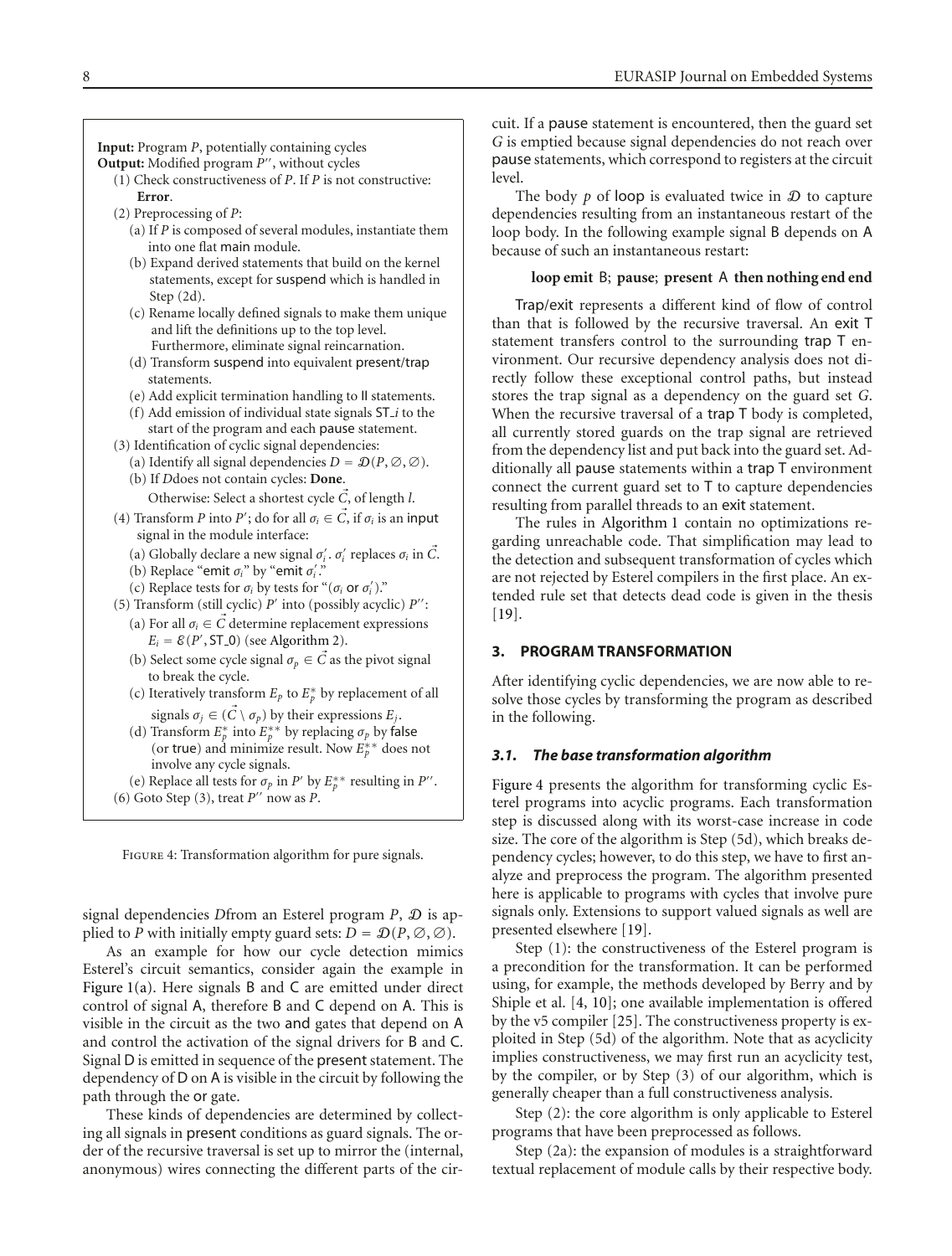No dynamic run time structures are needed, since Esterel does not allow recursions.

Step (2b): regarding the statements handling signals, the transformation algorithm is expressed in terms of Esterel kernel statements. Therefore all derived statements must be expanded to kernel statements.

Step (2c): we have to eliminate locally defined signals because replacement expressions for signals computed by the algorithm could carry references to local signals out of their scope. (Note that the programmer may still freely use local signal declarations.) Furthermore, the method of finding replacement expressions assumes that signals are unique, that is, not reincarnated. To address the problem of reincarnation, algorithms with different efficiency are available [\[4](#page-22-4), [21](#page-22-21)].

Step (2d): the introduction of state signals fails in the context of suspend statements, because state signals emitted as part of a suspend block are suspended too. This constitutes a dependency of the state signals on the—possibly cyclic—suspension condition and may lead to a new cycle, thus preventing a successful reduction on the number of cycles.

The solution proposed here simulates the behavior of suspend blocks by means of other kernel statements (trap, exit, pause, present, loop), which are handled directly. The key difference to the original suspend behavior is the handling of state signals; they are emitted regardless of suspension conditions. This avoids unwanted dependencies for state signals.

Suspension blocks are transformed by removing the suspend envelope:

## **suspend** p **when** S  $\rightsquigarrow$  p'

Here *p* denotes the suspended body and *S* denotes the suspension condition. They are replaced just by the body  $p'$  derived from  $p$ , where all pause statements inside  $p$  are replaced by "await not *S*." This transformation emulates the behavior of suspend by explicitly checking the suspension condition at the start of each instant. However, as the await statement is a derived statement, we have to transform it further into kernel statements:

#### **await not**  $S \rightarrow$ **trap** T **in loop pause**; **present** *S* **else exit** T **end end end**

The complexity of this part of the transformation is a constant factor of the number of pause statements inside suspend statements.

When transforming cascaded suspend blocks, then each suspension block can be treated individually. For each suspend definition another layer of trap/loop blocks will be put around included pause statements. The order of transformations of the suspend blocks is not relevant here.

An alternative solution to handle state signals inside suspend blocks, which is based on a small extension to the Esterel language, is proposed in the thesis [\[19](#page-22-19)]. It is based on the emission of state signals with no regard for suspension, thus avoiding the introduction of dependencies from the sus-

Step (2e): another case of hidden program state is present in the termination control of parallel statements. Consider a parallel block with two threads:

$$
p \mid \mid q
$$

This parallel block terminates, if both subblocks *p* and *q* terminate. The precise signal state of termination of the whole parallel statement is not directly accessible, because threads that are terminated in earlier execution instants do not emit any signals anymore. Therefore a simple signal expression will generally not describe the termination context of parallel statements.

[Figure 5](#page-9-0) illustrates the addition of auxiliary signals at the end of each thread in a parallel statement. These signals are continuously emitted, once that thread is terminated. An additional thread tests for the conjunction of all these auxiliary signals. If all auxiliary signals are present, then the entire parallel statement is terminated via a trap exception. This transformation replaces the regular termination mechanism of parallel statements by trap exception handling, which is covered by the regular algorithm.

Step (2f): the execution state of an Esterel program is stored in variables defined inside the synthesized code. Unfortunately there is no provision at the Esterel level to access the state of these variables. The introduction of additional state signals makes the current state of the program available to signal expressions. Each pause statement is supplemented with the emission of a unique signal "pause; emit ST *i*." The emission of the first state signal "emit ST<sub>-0</sub>;" is added to the program start. ST 0 corresponds to the boot register in the circuit representation of Esterel programs. Note that many of the signals may be eliminated again by subsequent optimizations, see [Section 4.](#page-15-0)

Step (3): cycles in the program are identified by building a graph representing the control flow dependencies between present tests and signal emissions. That directed graph is used to search for cyclic dependencies in the Esterel program. Only signals which are part of the currently resolved cycle are of further interest. More details on the detection of cyclic dependencies are given in [Section 2.4.](#page-5-1) If there is more than one cycle present in the program, then Steps (4) and (5) are performed for each cycle individually. In each cycle resolving step the currently smallest cycle must be selected to be resolved. This ensures the termination of the iterative expression transformation in Step (5c).

The signals comprising the currently selected cycle are called *cycle signals* in the following.

Step (4a/4b): this step splits each cycle input signal  $\sigma_i$ into two signals  $\sigma_i$  and  $\sigma'_i$ . Input signals to/from sub-modules are not addressed here, only the connections to the environment. The motivation of this step is to distinguish between emissions from inside the Esterel program and from the environment. The signal with the original name  $\sigma_i$  is under the control of the environment. All signal emissions in the program itself use the new signal name  $\sigma_i'$ . The aim of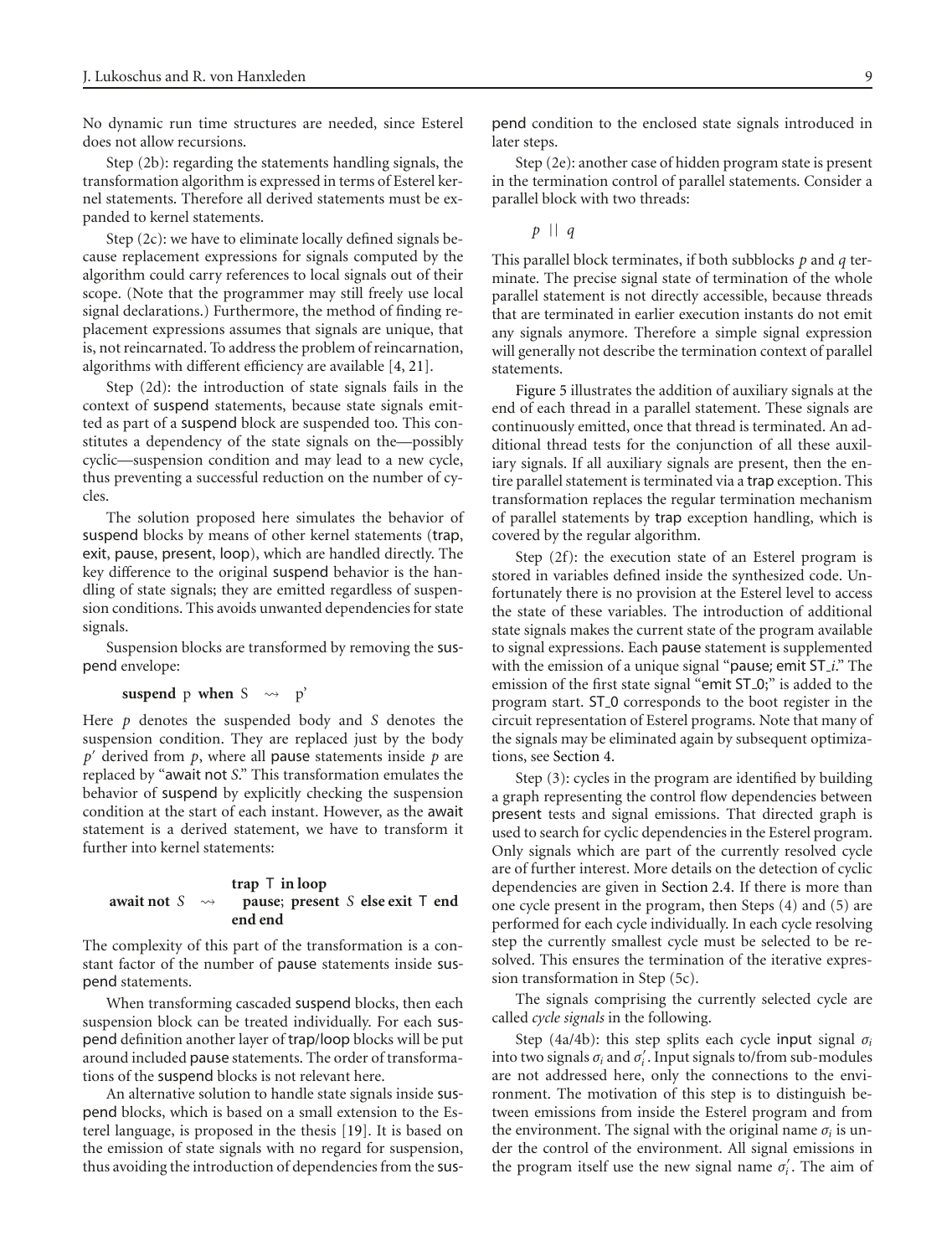

<span id="page-9-0"></span>FIGURE 5: Making the termination state of parallel threads visible to signal expressions by continuous emission of auxiliary signals on terminated subthreads: (a) original parallel block with threads *p* and *q*, (b) added termination handling by trap, (c) expansion of sustain into kernel statements.



<span id="page-9-1"></span>FIGURE 6: Program with potentially nonterminating iterative signal replacement: (a) cyclic program containing two cycles with a common dependency from B to C, (b) cycles and emission contexts of signals, (c) graphical representation of the two cycles, the common dependency is indicated by a dashed line.

the replacement expressions (see Step (5a)) is to substitute tests on cycle signals by expressions made up of noncycle signals. This is not possible forinput signals since their behavior cannot be derived from signals in the program. In a way, this introduction of fresh signals, which are emitted exclusively in the cycle, is akin to static single assignment (SSA) [\[26](#page-22-26)].

Step (4c): all tests for cycle input signals in the original program are extended by tests for their replacement signals. Using the SSA analogy, this corresponds to a *φ*-node [\[26\]](#page-22-26).

Step (5a): the computation of replacement expressions *E* is described in detail in [Section 3.2.](#page-11-0)

Step (5b): one signal in the set of cycle signals must be selected as a point to break the cyclic dependency. Any signal in the cycle will work; for example, we may select the signal that generates the smallest replacement expression as computed in the next step.

Step (5c): the replacement expression  $E_p$  for the selected cycle signal *σp* contains references to other cycle signals *σj*. These are recursively replaced by their respective expressions

 $E_j$  into  $E_p^*$ . This unfolding of expressions is performed until only  $\sigma_p$  and noncycle signals are referenced in  $E_p^*$ .

For Esterel programs containing multiple overlapping cycles that unfolding may not terminate. [Figure 6](#page-9-1) contains an example for such problematic cycles. If  $C_1$  is selected as the first cycle to resolve, then the iteration will not terminate by oscillating between the replacement and reintroduction of B and C. As a simple remedy it suffices to always select the currently *smallest* cycle in Step (3). The following argues the validity of generally solving the termination problem of the iteration by selecting a smallest cycle.

*Preconditions 1.* Given constructive Esterel program *P*, including *n* cycles  $\vec{C}_1, \ldots, \vec{C}_n$  involving signals  $\sigma_i \in \Sigma$ , one shortest cycle  $\vec{C}_k$  is selected such that for all  $i \in \{1, \ldots, n\}$ :  $|\vec{C_k}| \leq |\vec{C_i}|$ . The emission contexts of all cycle signals  $\sigma_i \in \vec{C_k}$ are represented by expressions  $E_i$  ( $i \in \{1, ..., |\vec{C}_k|\}\)$ ). One signal  $\sigma_p \in \vec{C}_k$  with associated expression  $E_p$  is arbitrarily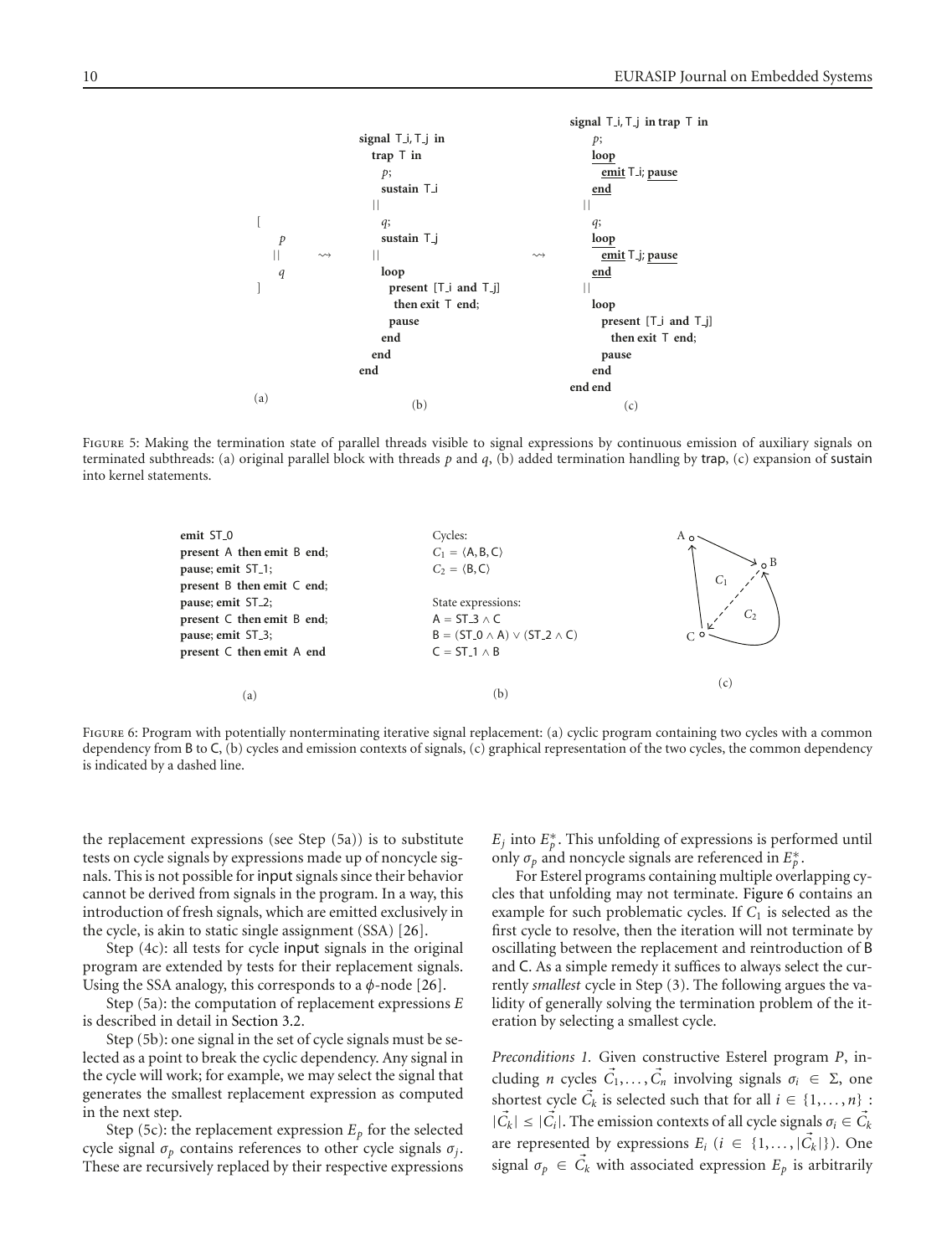selected as the pivot element to break the cycle and perform the iteration.

**Theorem 1.** *The iterative replacement of cycle signals*  $\sigma_i \in \vec{C}_k$  $(i \neq p)$  *in expression*  $E_p$  *by expressions*  $E_i$  *terminates after a finite number of steps.*

*Proof.* The occurrences of signals in expressions relate to signal dependencies found in the cycle analysis step: if an expression *Ei* for a signal *σi* contains a signal *σj*, then a dependency  $\langle \sigma_j, \sigma_i \rangle$  exists. Dependencies on state signals are omitted here because they are not part of any cycle by design. The iterative replacement of all cycle signals by their respective expressions stops at signal  $\sigma_p$ . This iteration is structurally equivalent to a reverse traversal on the signal dependencies starting from  $\sigma_p$  with the following restrictions: only those signal dependencies are followed where both signals in the dependency are part of the cycle, the traversal stops if  $\sigma_p$  is reached.

The traversal does not terminate if a loop in signal dependencies is encountered. Two cases exist for such loop structures.

A single signal dependency may directly connect an already visited cycle signal to the current cycle signal. Together with the already traversed dependencies this constitutes a cycle with fewer signals than  $\vec{C_k}$ . That is, a contradiction to the precondition on selecting the shortest cycle to resolve first.

The other case is a chain of two or more dependencies connecting back to the cycle. The signals connected by this chain cannot be part of cycle  $\vec{C}_k$  (besides the first and last signals in the chain) because otherwise they would be identical to dependencies already included in  $\vec{C}_k$  or are covered by the previous case. Therefore in this case only signals outside the cycle are covered. Since such signals are not traversed in the iteration, no loop in the iteration is present here. П

The complexity of the replacement expressions depends on the length of the cycle, because the length of the cycle governs the number of replacement iterations needed to eliminate all but the first cycle signals in the guard expression. The length of the cycle and the size of each replacement are limited by the number of signals in the program. So there is a quadratic relationship of the size of the replacement expression to the program size. The number of times the replacement expression will be inserted in the program is likewise dependent on the program size. Thus the potential growth in program size for one cycle is of cubic complexity.

Step (5d): this is the central step of the transformation. Since the program is known to be constructive, it follows that  $\sigma_p$  in  $E_p^*$  must not have any influence on the evaluation of  $E_p^*$ . Therefore we can replace  $\sigma_p$  in  $E_p^*$  by any constant value (true or false). The resulting expression  $E_b^{**}$  contains only noncycle signals. This replacement of a cycle signal by a constant is described in Malik's work [\[9](#page-22-9)] on resolving cycles in cyclic circuits. The following argues the validity of this replacement.

*Preconditions 2.* Given constructive Esterel program *P*, including cycle involving signal  $\sigma_p$ , and other signals  $\vec{S}$  =

 $\langle s_0, \ldots, s_n \rangle$ , a replacement function  $E_p^*(\sigma_p, \vec{S})$  for signal  $\sigma_p$  is derived as of Step (5c) according to the circuit semantics of Esterel.

**Theorem 2.** *P is constructive*  $\Rightarrow E_p^*(true, \vec{S}) = E_p^*(false, \vec{S})$  *for all reachable S -.*

*Proof. P* is constructive, that is, the state of all signals (including  $\sigma_p$ ) can be determined without speculative reasoning for all reachable states of the program. Therefore the status of *σp* can be derived without previous knowledge of the status of  $\sigma_p$ ; in other words,  $\sigma_p$  is not allowed to depend on itself.  $E_p^*$ computes the status of signal  $\sigma_p$  from signals in *P* including *σp* itself.

Assuming that  $E_p^*$  yields different results for true and false in place of  $\sigma_p$  would make  $E_p^*$  dependent on  $\sigma_p$ . This contradicts the constructiveness of *P*. Therefore  $E_p^*$  cannot depend on the status of *σp*. П

*Remark 1.* The use of constructiveness here implies *strong* constructiveness as defined by Shiple et al. [\[10](#page-22-10)], that is, even local nonconstructiveness with no influence on output signals is not allowed.

Step (5e): the last transformation step in the algorithm replaces every occurrence of  $\sigma_p$  in present tests by its replacement expression  $E_p^{**}$ . Now we have replaced one signal of the cycle by an expression which does not contain any references to signals of the cycle. Therefore we have *broken* the current cycle *C-*.

Step (6): the transformation algorithm must be repeated until all cycles are resolved, and the upper limit of cycles to resolve is the number of statements in the program (counting signals, conditionals, emissions, etc.).

It is possible to create an Esterel program with an exponential number of cycles on signals by connecting them in a mesh-like structure. These kinds of cycles share signal dependencies, therefore cutting one signal dependency will resolve multiple cycles, reducing the maximum number of iterations down to the number of signals.

On the other extreme lies a program with signal dependencies connecting all signals to every other signal. In this case each cycle must be resolved individually leading to a quadratic effort with regard to the number of signals. But to establish the net of signal dependencies the program itself must represent each individual dependency at least as a single statement. Therefore the number of cycles to resolve is of linear effort relative to the program size.

## *Cost of the transformation algorithm*

We now analyze the worst-case code size increase that our transformation may induce. We do not consider the constructiveness analysis part of the transformation itself, and, as it is a prerequisite for compilation of cyclic programs in any case, do not consider it in our complexity analysis of the algorithm. (Conversely, our transformation could potentially be used to speed up constructiveness analysis [\[19](#page-22-19)].) Similarly, the expansion of modules in Step (2a), which has potentially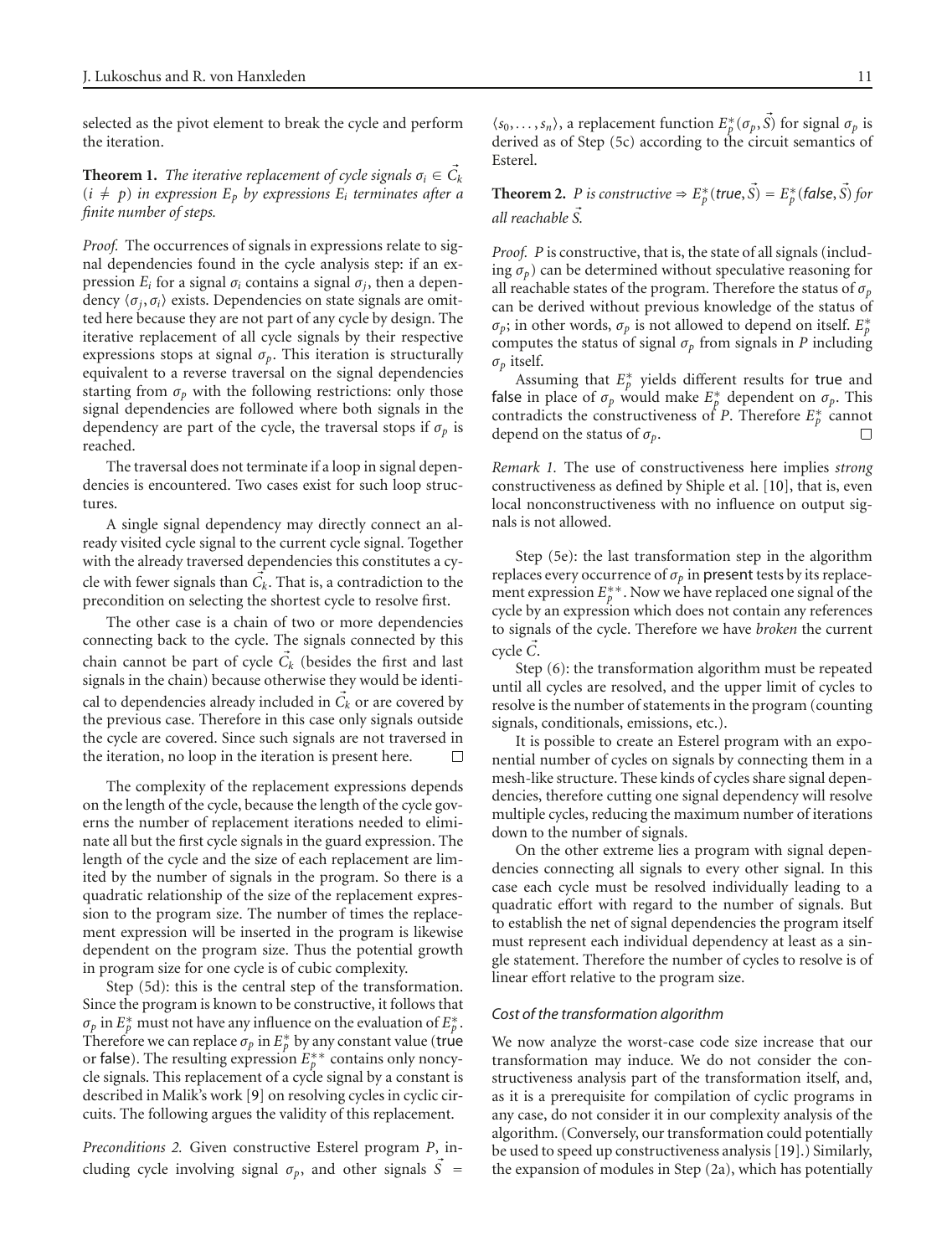exponential cost, and possibly the resolving of reincarnation in Step (2c) must be done by Esterel compilers anyway. Steps (2b) and (2d) to (4c) all introduce a cost of a constant factor to different parts of the Esterel program. Therefore the overall cost of these steps can be summarized to be a constant factor to the size of the entire Esterel input program. In Step (5c) the actual cycle cutting takes place with a cost of cubic complexity.

Overall, a very conservative estimate results in a cost and code size increase of  $O(n^4)$ , where *n* is the source program size after module expansion and elimination of signal reincarnations. However, we expect the typical code size increase to be much lower. In fact, we often experience an actual reduction in source size, as the transformation often offers optimization opportunities where statements are removed. As for the size of the generated object code, here the experimental results [\(Section 5\)](#page-18-0) also demonstrate that the transformation typically results in a code size reduction.

#### <span id="page-11-0"></span>*3.2. Computing the replacement expressions*

One step towards breaking cyclic dependencies in Esterel programs is to replace within the conditions of present tests the name of a certain signal by an expression (Step (5a) of the algorithm). That expression is derived from the control flow contexts of the program where the signal is set by emit statements. This section presents a set of rules to derive these replacement expressions. These rules are based on the logical behavioral semantics rules [\[4](#page-22-4)] with the aim of an easy implementation.

The objective of the rules is to obtain replacement expressions for all signals. A replacement expression describes the signal context of each emission for that signal. Therefore as a prerequisite the signal context of each emit statement is needed. These signal contexts are used to derive the replacement expressions. A current signal context expression *S*is modified while traversing the Esterel program *P*. The context expressions at the point of signal emissions are collected and combined into replacement expressions for all cycle signals. The rules to traverse the Esterel program are implemented in two functions (with  $\Pi$  as set of Esterel programs, Σ as the set of signals, and Ψ as the set of signal expressions):

$$
\mathcal{E} : \Pi \times \Psi \longrightarrow 2^{\Sigma \times \Psi} \quad (P \times S) \longrightarrow \mathcal{E}(P, S),
$$
  

$$
\mathcal{S} : \Pi \times \Psi \longrightarrow \Psi \quad (P \times S) \longrightarrow \mathcal{S}(P, S).
$$

Function Esearches for signal emissions in program *P* and returns a mapping of signal names to their signal contexts at the point of their emission. The function Stakes the signal state context delivered by previous statements, computes the signal state context from substatements, and returns the signal context for evaluation on sequentially following statements. It is used by Eas a helper function.

These functions are computed by structural induction over their first argument (an Esterel program); the corresponding definitions for each kernel statement are given in [Algorithm 2.](#page-12-0) To determine the replacement expressions for all signals in a program *P*, we compute  $E := \mathcal{E}(P, ST_0)$ , where ST<sub>-0</sub> denotes the boot signal, present only at startup in the very first instant. The result in *E* will be a set of pairs. Each pair consists of a signal name and a signal expression (condition). The expressions describe in which signal context each signal is emitted. Multiple emissions of the same signal result in multiple entries of that signal in *E*. The expressions for the same signals can now be disjuncted to yield a single replacement expression for the emission of each cycle signal:

$$
E_i = \bigvee_{\langle \sigma_i, S_j \rangle \in E} S_j.
$$
 (11)

As an example to illustrate how the definitions of Eand Scorrespond to the behavioral semantics, consider the present statement. The two structurally operational semantics (SOS) rules from the logical behavioral semantics for the present statement, given in [Figure 7,](#page-13-0) select the rule to apply based on the status of the condition signal *s* and the resulting control flow. The selected rule will add signal emissions and so forth to the resulting context. The corresponding equations for  $\mathcal{E}$  and  $\mathcal{S}(13)$  $\mathcal{S}(13)$  consider both possible control flow paths, and both paths may add signal emissions to *E*; however, each signal emission is tied to the condition for that part, thus reflecting the original semantics.

Rule [\(15\)](#page-12-2) handles the pause statement with associated emission of its state signal. Function E does not return a context expression for the emission of a state signal, because state signals are emitted behind pause statements and are therefore not subject to any signal dependencies by construction. This is needed since state signals are used to represent the state of signal emissions. Additional dependencies could lead to new cycles, spoiling the transformation. Function Sreplaces the previous state with the name of the current state signal. The state signal is replaced by false, if the sequentially previous command returned false too. The case switch with condition " $S = false$ " is a simple way to optimize for an unreachable pause statement. In that case the program state is kept false in that thread. If the condition is not successfully evaluated for an S with a value of, for example, "false or false," then only some efficiency is lost.

Trap signals are treated differently from regular signals: function  $\mathcal E$  in rule [\(16\)](#page-12-3) (exit) adds the current signal context as an emission context for the trap signal to *E*. The trap signal name is marked with a prefix "exit" to be able to distinguish it from regular signals. Function Sin that rule returns false as a signal context state to indicate that sequentially following code is not reachable.

Function  $\mathcal E$  in rule [\(17\)](#page-12-4) (trap) removes all references to its own trap signal to not interfere with upper trap definitions. Function  $\delta$  in rule [\(17\)](#page-12-4) implements the task to compute the termination context of the trap statement. It consists of the normal termination part with no exception taking place, given by  $\mathcal{S}(p, S)$ . The signal context states of control flows triggered by exit statements are extracted from the emission context  $\mathcal{E}(p, S)$ . Those signal context states are limited to exit statements referencing the locally defined trap signal  $(\sigma_i = T)$ . The signal contexts of other trap signals ( $\sigma_i \neq T$ ) are negated, because they reference upper trap statements with higher priorities. In Esterel it is possible to specify hierarchic trap definitions sharing the same trap signal name. In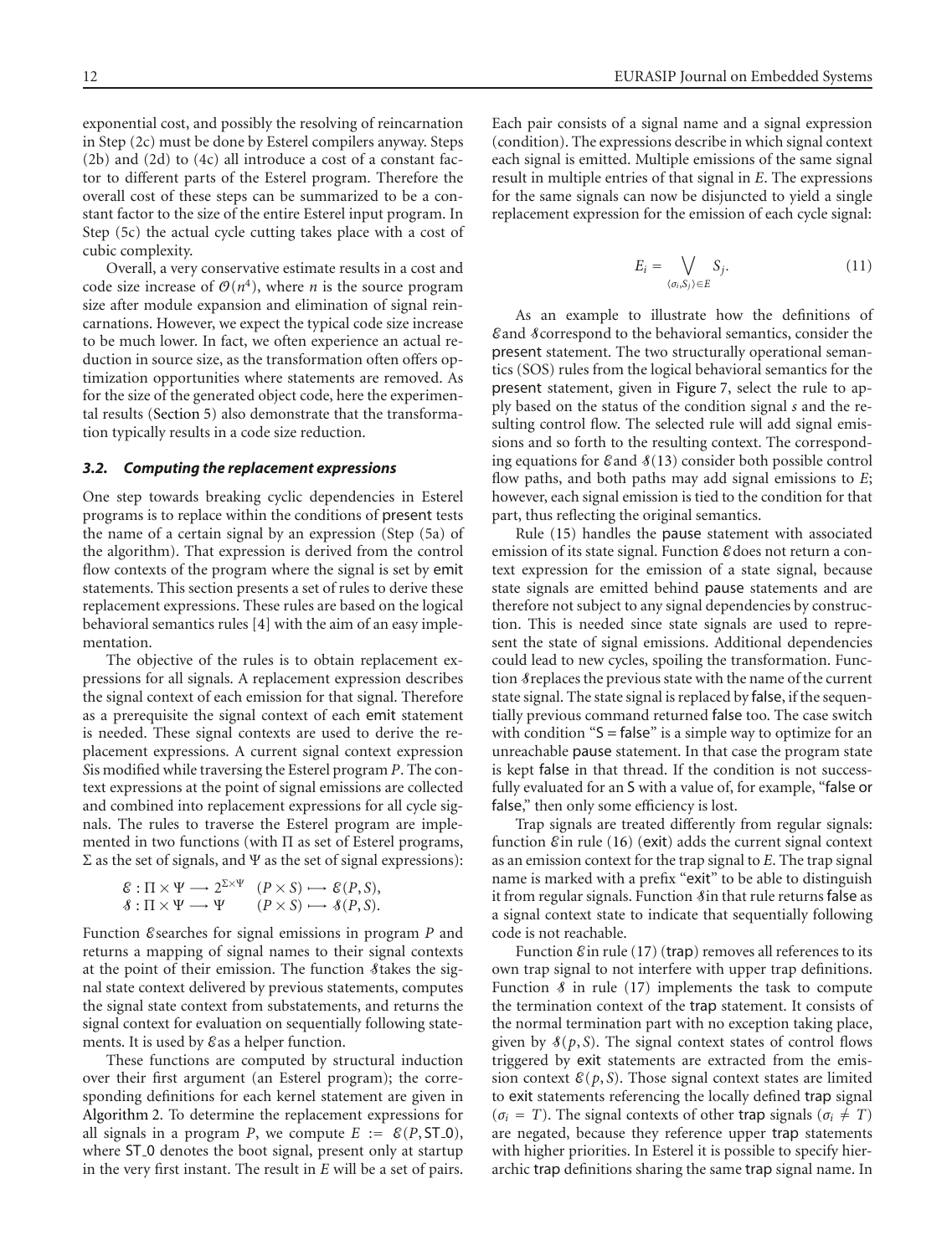<span id="page-12-3"></span><span id="page-12-2"></span><span id="page-12-1"></span>

| $P =$<br>$\mathbf{emit}\,A$                           | $\mathcal{E}(P,S) = \{ \langle S, A \rangle \}$<br>$\mathcal{S}(P,S)=S$                                                                                                                                                                                                                                                                                                                                   | (12) |
|-------------------------------------------------------|-----------------------------------------------------------------------------------------------------------------------------------------------------------------------------------------------------------------------------------------------------------------------------------------------------------------------------------------------------------------------------------------------------------|------|
| present $A$ then<br>$\mathcal{P}$<br>else<br>q<br>end | $\mathcal{E}(P, S) = \mathcal{E}(p, S \wedge A) \cup \mathcal{E}(q, S \wedge \overline{A})$<br>$\mathcal{S}(P, S) = \mathcal{S}(p, S \wedge A) \vee \mathcal{S}(q, S \wedge \overline{A})$                                                                                                                                                                                                                | (13) |
| nothing                                               | $\mathcal{E}(P,S)=\emptyset$<br>$\mathcal{S}(P,S)=S$                                                                                                                                                                                                                                                                                                                                                      | (14) |
| pause;<br>emit ST_i                                   | $\mathscr{E}(P,S)=\emptyset$<br>$\mathcal{S}(P,S) = \begin{cases} \text{false}: & S = \text{false} \\ \text{ST}_i: & \text{otherwise} \end{cases}$                                                                                                                                                                                                                                                        | (15) |
| exit T                                                | $\mathcal{E}(P,S) = \{ \langle \text{exit } T, S \rangle \}$<br>$\mathcal{S}(P, S) =$ false                                                                                                                                                                                                                                                                                                               | (16) |
| trap $T$ in<br>$\mathcal{P}$<br>end                   | $\mathcal{E}(P, S) = \{ \langle \sigma_i, S_j \rangle \in \mathcal{E}(p, S) \mid \sigma_i \neq \text{exit } T \}$<br>$\mathcal{S}(P,S) = \begin{cases} \mathcal{S}(p,S) \vee \\ \frac{\left(\bigvee_{\{\textbf{exit}\ \sigma_i, S_j\} \in \mathcal{E}(p,S)   \sigma_i \neq T} S_j\right)}{\bigwedge \bigvee_{\{\textbf{exit}\ \sigma_i, S_j\} \in \mathcal{E}(p,S)   \sigma_i = T} S_j\big)} \end{cases}$ | (17) |
| p; q                                                  | $\mathcal{E}(P, S) = \mathcal{E}(p, S) \cup \mathcal{E}(q, \mathcal{S}(p, S))$<br>$\mathcal{S}(P, S) = \mathcal{S}(q, \mathcal{S}(p, S))$                                                                                                                                                                                                                                                                 | (18) |
| loop<br>$\mathcal{P}$<br>end                          | $\mathcal{E}(P, S) = \mathcal{E}(p, S \vee \mathcal{S}(p, S))$<br>$\mathcal{S}(P, S) =$ false                                                                                                                                                                                                                                                                                                             | (19) |
| signal $S$ in<br>$\mathcal{P}$<br>end                 | $\mathcal{E}(P, S) = \mathcal{E}(p, S)$<br>$\mathcal{S}(P,S) = \mathcal{S}(p,S)$                                                                                                                                                                                                                                                                                                                          | (20) |
| $p \mid q$                                            | $\mathcal{E}(P, S) = \mathcal{E}(p, S) \cup \mathcal{E}(q, S)$<br>$\mathcal{S}(P, S) =$ false                                                                                                                                                                                                                                                                                                             | (21) |

<span id="page-12-0"></span>ALGORITHM 2: Equations to determine replacement expressions for signals:  $\varepsilon$  collects the signal state context for signal emissions,  $\delta$  returns the signal state context of terminating statements, *P* is the given program fragment shown on the left, and *S* is the state expression in the current program context.

that case the innermost trap masks the outer trap definition, effectively reversing the priorities. This is similar to local signals masking global signals of the same name. Duplicate trap identifiers are not checked explicitly in rule [\(17\)](#page-12-4). That problem is deferred to the Esterel parser.

Rule [\(19\)](#page-12-5) (loop) is interesting in that it is the only one to evaluate its body *p* twice for different context states. This <span id="page-12-6"></span><span id="page-12-5"></span><span id="page-12-4"></span>is needed to cover instantaneous restarts of the loop body. The first evaluation is performed by function  $\delta$  to derive the context state of the terminating body. That expression is added to the current context state to retrieve the signal emissions of  $p$  in the second run with function  $\varepsilon$ .

Rule [\(21\)](#page-12-6) (parallel) returns false for the termination context of all parallel statements, because the termination of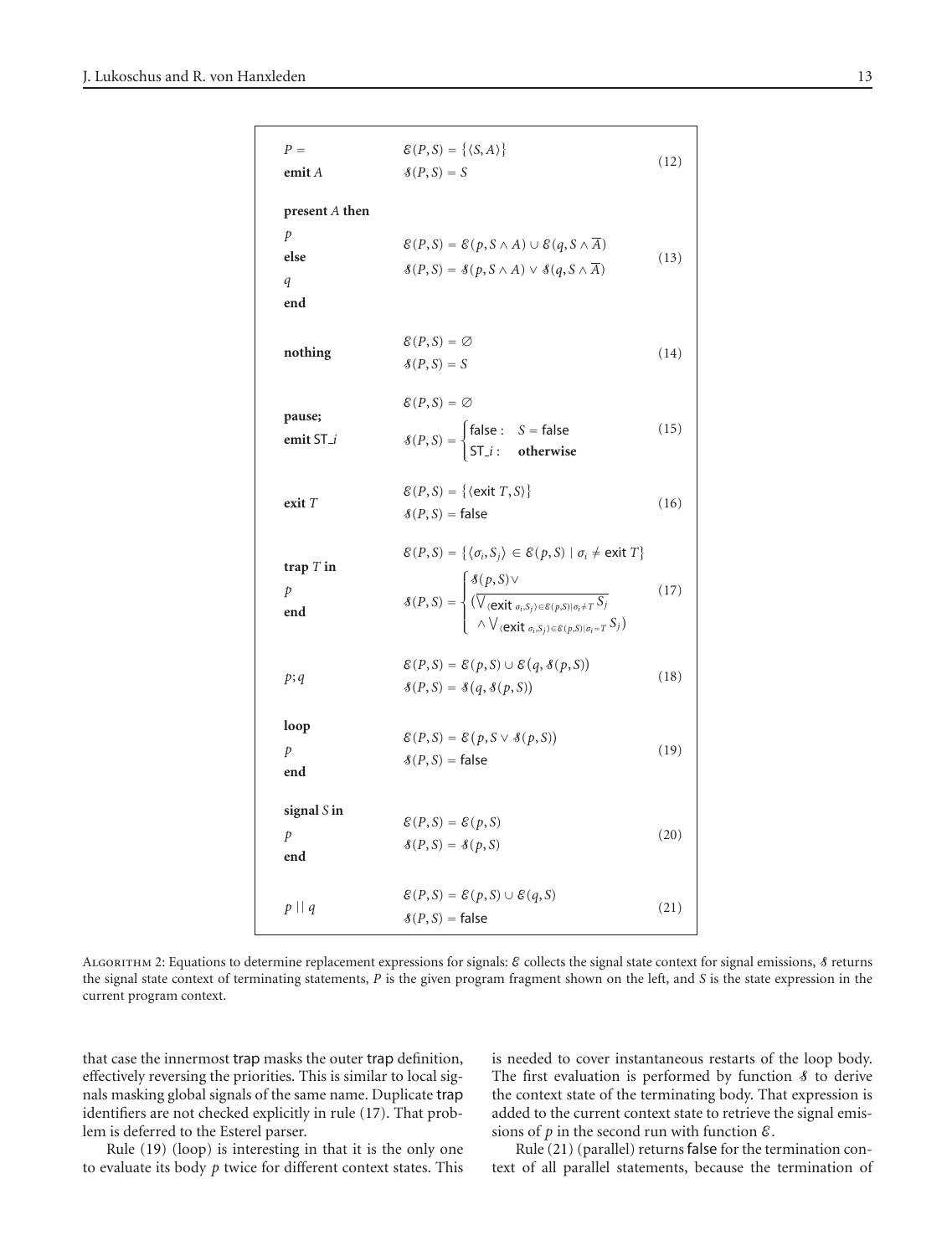

<span id="page-13-0"></span>FIGURE 7: Logical behavioral semantics of the present statement [\[4\]](#page-22-4).

parallel statements is assumed to be replaced by the scheme proposed in [Figure 5.](#page-9-0) It replaces the implicit termination of parallel statements by explicit trap exception handling.

Rules for suspend statements are not given in [Algorithm 2,](#page-12-0) because they are assumed to be substituted by means of other kernel statements in Step (2d) of the transformation algorithm.

## *3.3. Example transformations*

To illustrate the transformation algorithm we will now apply it to some example Esterel programs.

#### *3.4. Transforming PAUSE CYC*

Applying the algorithm to the example PAUSE CYC in [Figure 2\(a\)](#page-2-0) yields the acyclic program PAUSE ACYC in Figure  $2(c)$ .

Step (1): PAUSE\_CYC is cyclic but nevertheless constructive, because a pause statement separates the execution of both parts of the cycle.

Steps (2a) to (2d) do not apply to PAUSE CYC. Step (2e) is skipped here for brevity. This is valid here, because the termination of the parallel statement does not influence the cycle.

Step (2f): to prepare the removal of the cycle, we first transform PAUSE CYC into the equivalent program PAUSE PREP, shown in [Figure 2\(b\).](#page-2-4) It differs from PAUSE\_CYC in the introduction of state signals ST\_0 to ST\_2. Signals A\_and B\_are added in Step (4).

Step (3): **PAUSE\_CYC** contains one cycle:  $\vec{C} = \langle A, B \rangle$ .

Step (4): the signals carrying the cycle (A and B) have been replaced by fresh signals A\_ and B\_, which are only emitted within the cycle. All tests for A and B in the original program are replaced by tests for [A or A<sub>-</sub>] and [B or B<sub>-</sub>], respectively.

Step (5a): the computation of replacement expressions for A<sub>-</sub> and B<sub>-</sub> according to [Section 3.2](#page-11-0) results in

<span id="page-13-2"></span><span id="page-13-1"></span>
$$
A_{-} = ST_{-}1 \wedge (B \vee B_{-}), \qquad (22)
$$

$$
B_{-} = ST_{-}0 \wedge (A \vee A_{-}). \qquad (23)
$$

The equations for each signal now refer to other cycle signals; note that we consider A and B not cycle signals anymore, as they are not emitted within the cycle anymore. The similarity to a system of linear equations is apparent, and we solve the equations accordingly.

Step (5b): in PAUSE\_PREP, we arbitrarily select A\_as the signal to break the cycle.

Step (5c): to replace  $B$  in [\(22\)](#page-13-1), substituting [\(23\)](#page-13-2) into (22) results in

<span id="page-13-3"></span>
$$
A_{-} = ST_{-}1 \wedge (B \vee (ST_{-}0 \wedge (A \vee A_{-}))). \qquad (24)
$$

This is now an equation which expresses the cycle signal A as a function of itself and other signals that are not part of the cycle; so we have unrolled the cycle.

Step (5d): replacing the self-reference of signal A on the right-hand side of [\(24\)](#page-13-3) by false (absent) yields:

$$
A_{-} = ST_{-}1 \wedge (B \vee (ST_{-}0 \wedge A)). \tag{25}
$$

Similarly, for  $A$  = true (present),

<span id="page-13-4"></span>
$$
A_{-} = ST_{-}1 \wedge (B \vee ST_{-}0). \qquad (26)
$$

We now have derived two equally valid replacement expressions for A<sub>-</sub>, which do not involve any cycle signal.

Step (5e): finally we are ready to break the cycle in PAUSE PREP. For that, we have to replace the signal selected in Step (5b)—in the cycle—by one of the expressions computed in Step (5d), which does not use any of the cycle signals, without changing the meaning of the program. Substituting [\(26\)](#page-13-4), the simpler of these expressions, for A in PAUSE PREP yields the now acyclic program PAUSE ACYC shown in Figure  $2(c)$ .

The program PAUSE OPT in [Figure 2\(d\)](#page-2-2) is optimized on the insight that ST 1 cannot be present at the point of its test.

#### *3.4.1. Transforming the token ring arbiter*

Searching for signal dependencies in the program TR3 CYC from [Figure 8\(a\)](#page-14-1) according to the algorithm presented in [Section 2](#page-4-0) yields the following cycle:

$$
C = \langle P1, P2, P3 \rangle. \tag{27}
$$

The computation of replacement expressions yields the following results for the cycle signals:

$$
P1 = (ST_0 \vee ST_7) \wedge (T3 \vee P3) \wedge \overline{R3},
$$
  
\n
$$
P2 = (ST_0 \vee ST_1) \wedge (T1 \vee P1) \wedge \overline{R1},
$$
  
\n
$$
P3 = (ST_0 \vee ST_4) \wedge (T2 \vee P2) \wedge \overline{R2}.
$$
  
\n(28)

We may select signal P1 to break the cycle. Now the cycle signals P2 and P3 are substituted in the equation for P1:

<span id="page-13-5"></span>
$$
P1 = (ST_0 \vee ST_7) \wedge (T3 \vee P3) \wedge \overline{R3}
$$
  
= (ST\_0 \vee ST\_7)  

$$
\wedge (T3 \vee ((ST_0 \vee ST_4) \wedge (T2 \vee P2) \wedge \overline{R2})) \wedge \overline{R3}
$$
  
= (ST\_0 \vee ST\_7)  

$$
\wedge (T3 \vee ((ST_0 \vee ST_4) \wedge (T2 \vee ((ST_0 \vee ST_1) \wedge \overline{R1})) \wedge \overline{R2})) \wedge \overline{R3}.
$$
  
(29)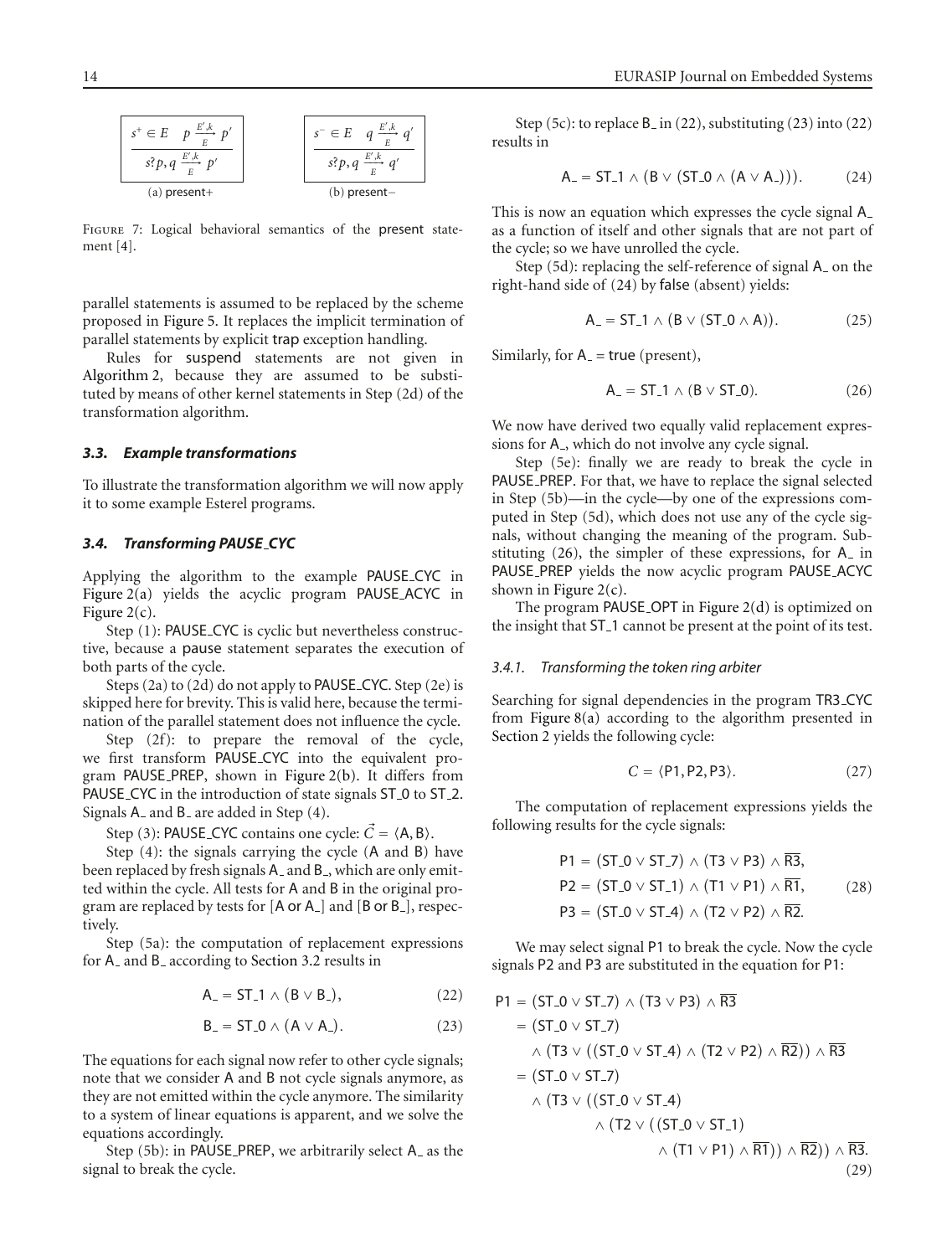```
module TR3 CYC:
  input R1, R2, R3;
  output G1, G2, G3;
  signal P1, P2, P3, T1, T2, T3
  in
     emit T1
    || || ||
    loop % Station 1 loop % Station 2 loop % Station 3
      present [T1 or P1] then present [T2 or P2] then present [T3 or P3] then
       present R1 then present R2 then present R3 then
        emit G1 emit G2 emit G3
       else else else
        emit P2 emit P3 emit P1
       end end end
      end; end; end;
      pause pause pause
     end loop end loop end loop
    || || ||
     loop loop loop
      present T1 then present T2 then present T3 then
       pause; pause; pause;
       emit T2 emit T3 emit T1
      else else else
       pause pause pause
      end end end
     end end end
                                                   end module
                                  (a)
module TR3 ACYC:
input R1, R2, R3;
output G1, G2, G3;
signal ST 0, ST 1, ST 2, ST 3, ST 4,
   ST 5, ST 6, ST 7, ST 8, ST 9 in
 emit ST 0;
 signal P1, P2, P3, T1, T2, T3 in
 \sqrt{ }emit T1
 ||
  loop % STATION1
   present [T1 or (ST 0 or ST 7) and (T3 or
(ST 0 or ST 4) and (T2 or (ST 0 or ST 1) and
not R1) and not R2) and not R3] then
    present R1 then
     emit G1
    else
     emit P2
    end
   end;
   pause; emit ST 1;
  end loop
                                \vert\vertloop
                                  present T1 then
                                   pause; emit ST<sub>-2</sub>;
                                   emit T2
                                  else
                                   pause; emit ST<sub>-3</sub>;
                                  end
                                 end
                                ||
                                 loop % STATION2
                                  present [T2 or P2] then
                                   present R2 then
                                    emit G2
                                   else
                                    emit P3
                                   end
                                  end;
                                  pause; emit ST_4
                                 end loop
                               \vert\vertloop
                                  present T2 then
                                   pause; emit ST<sub>-5</sub>;
                                   emit T3
                                  else
                                   pause; emit ST<sub>-6</sub>
                                  end
                                 end
                                                       ||
                                                        loop % STATION3
                                                         present [T3 or P3] then
                                                          present R3 then
                                                            emit G3
                                                           else
                                                            emit P1
                                                           end
                                                         end;
                                                         pause; emit ST 7
                                                        end loop
                                                       \vert\vertloop
                                                         present T3 then
                                                          pause; emit ST<sub>-8</sub>;
                                                           emit T1
                                                         else
                                                          pause; emit ST 9
                                                         end
                                                        end
                                                       ]
                                                       end signal
                                                      end signal
                                                      end module
```
<span id="page-14-0"></span>FIGURE 8: Token ring arbiter with three stations: (a) Esterel implementation [\[5](#page-22-5)] with expanded run modules, (b) acyclic transformation by replacing testing of signal P1.

(b)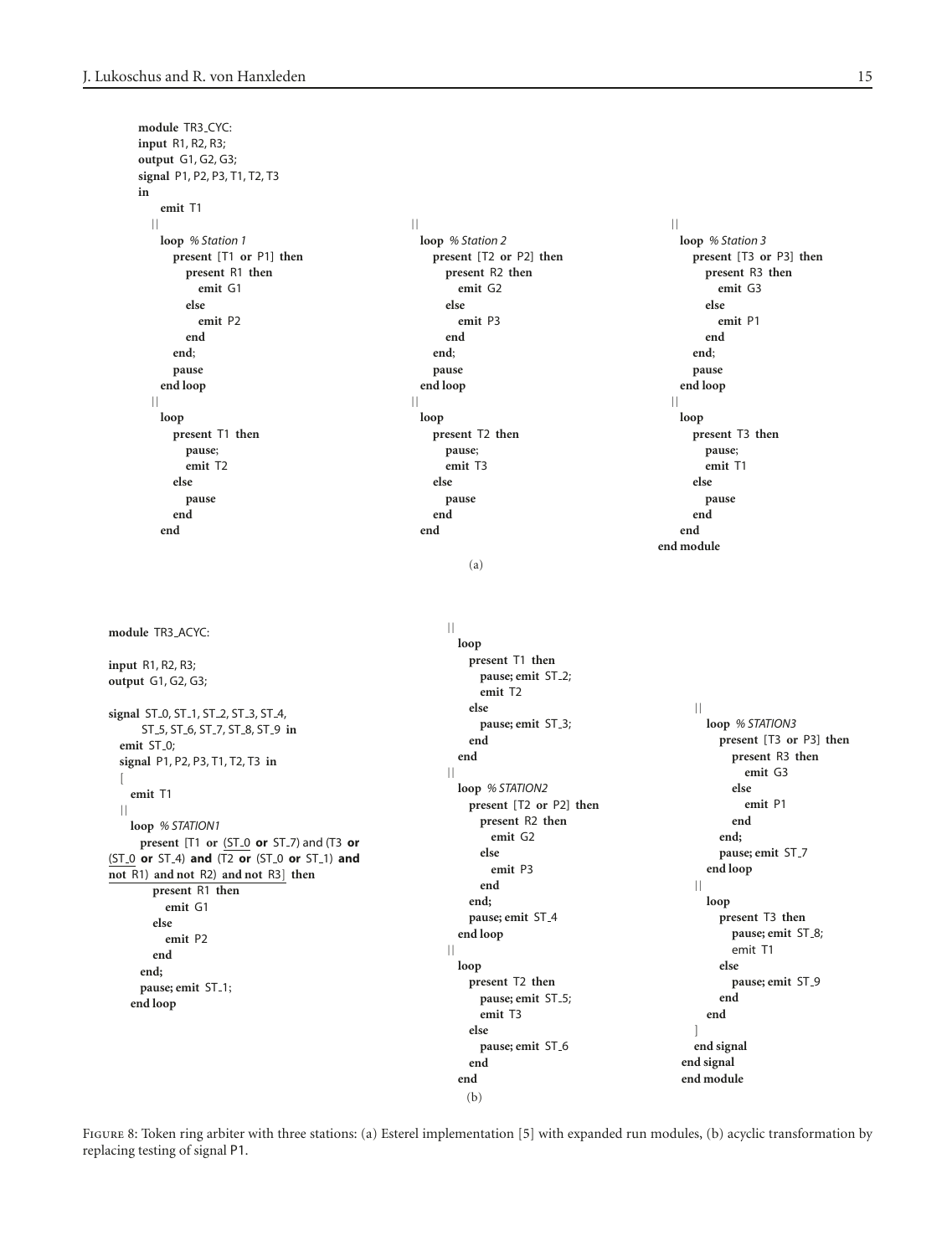| loop                          |
|-------------------------------|
| emit $P_{-j}$ ;               |
| pause; emit ST_3              |
| end loop                      |
|                               |
| loop                          |
| present                       |
| [P i and (ST 2 or ST 3)] then |
| exit P                        |
| end present;                  |
| pause; emit ST_4              |
| end loop                      |
|                               |
| end trap                      |
| end loop                      |
| end trap;                     |
| pause; emit ST_5              |
| end loop                      |
| end signal                    |
| end signal                    |
|                               |
|                               |
| end module                    |
|                               |
|                               |

FIGURE 9: TrapPause: resolving two cycles between A and B and B on itself: (a) original program, (b) cycles on A and B resolved.

<span id="page-15-2"></span>Equation [\(29\)](#page-13-5) now expresses a cycle carrying signal (P1) as a function of itself and other signals that are outside of the cycle. Again we can employ the constructiveness of TR3 CYC to replace P1 in this replacement expression by either true or false. Setting P1 to true yields

$$
PI = (ST_0 \vee ST_7)
$$
  
\n
$$
\wedge (T3 \vee (ST_0 \vee ST_4))
$$
  
\n
$$
\wedge (T2 \vee (ST_0 \vee ST_1) \wedge \overline{RT}) \wedge \overline{R2})
$$
  
\n
$$
\wedge \overline{R3}.
$$
 (30)

Equation [\(30\)](#page-15-1) is applied when transforming TR3 CYC into the acyclic program TR3 ACYC shown in [Figure 8\(b\).](#page-14-2)

#### <span id="page-15-3"></span>*3.4.2. Other example transformations*

Figures [9](#page-15-2) to [13](#page-18-1) list further example transformations that illustrate interesting cases and some subtleties of the transformation problem. [Figure 9](#page-15-2) lists a program that contains one cycle between signals A and B and another, more complex one involving B across the termination of parallel threads and an additional restart by a loop. Therefore the cycle includes the helper signal P j which is introduced to handle the termination of parallel threads.

The program in [Figure 10](#page-16-0) consists of two parallel threads with a dependency from A to B and vice versa. Several pause statements ensure constructiveness of the program by executing the two dependencies in different instants.

[Figure 11](#page-16-1) contains program where a cycle is present between signals S and T. Both are contained in a pair of present/emit statements with reversed roles. Constructiveness is ensured by mutually exclusive execution of both present statements.

[Figure 12](#page-17-0) contains a program that features the suspend statement and an input signal A which is part of the cycle. The suspend statement is replaced by a trap/loop construction and the cycle is moved from the input signal to a new internal signal A<sub>-2</sub>. The parallel statement is not addressed here because it is not part of the cycle.

<span id="page-15-1"></span>In the program in [Figure 13,](#page-18-1) a cycle on signal A is controlled by the termination of two parallel threads. Constructiveness is ensured by separation of emission and test of A in separate instants. The entire parallel part is enclosed in an additional loop structure. This results in an additional cyclic dependency in the termination control of the parallel part. Here constructiveness is ensured by executing a pause statement in at least one parallel thread and therefore separating start and termination of the parallel part into different instants.

## <span id="page-15-0"></span>**4. OPTIMIZATIONS**

So far, we have presented the transformation algorithm and equations for replacement expressions in its basic form without any additional improvements. This section outlines some possible optimizations. For space considerations, we here limit the presentation to short descriptions of the most essential optimizations. Further explanations, including examples, and additional optimizations are given elsewhere [\[19](#page-22-19)].

#### *Expression for present*

The most important optimization refines the treatment of the present statement in [\(13\)](#page-12-1). Consider the following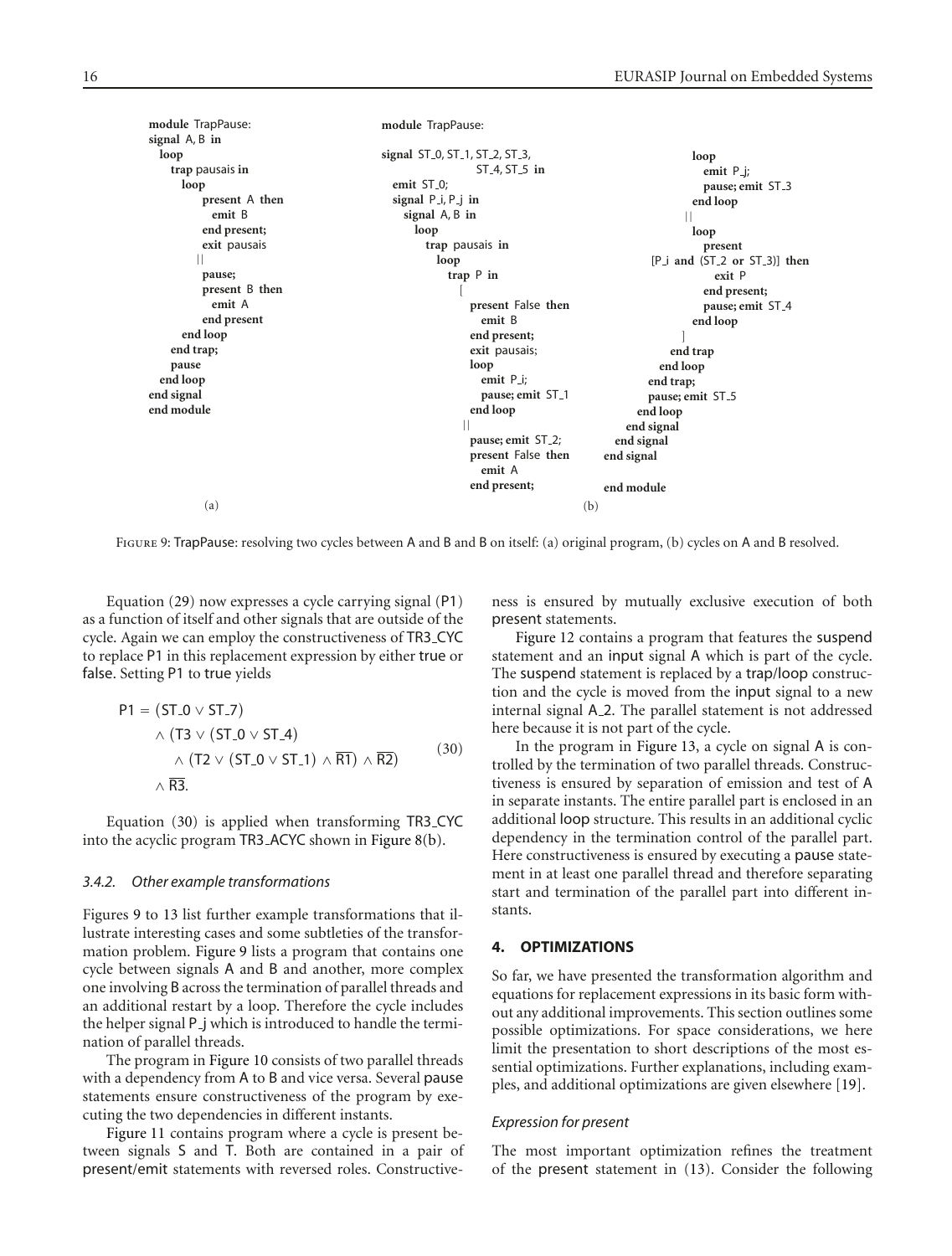| module PausePause:                                             | module PausePause:                                                                                              |  |
|----------------------------------------------------------------|-----------------------------------------------------------------------------------------------------------------|--|
| signal A, B in<br>pause;<br>pause;<br>present A then<br>emit B | signal ST 0, ST 1, ST 2, ST 3 in<br>emit ST <sub>-0</sub> ;<br>signal A, B in<br>pause; emit ST <sub>-1</sub> ; |  |
|                                                                | pause; emit ST <sub>-2</sub> ;                                                                                  |  |
| end present<br>Н                                               | present False then                                                                                              |  |
| pause;                                                         | emit B                                                                                                          |  |
| present B then                                                 | end present                                                                                                     |  |
| emit A                                                         | Ш                                                                                                               |  |
| end present                                                    | pause; emit ST_3;                                                                                               |  |
| end signal                                                     | present B then                                                                                                  |  |
|                                                                | emit A                                                                                                          |  |
| end module                                                     | end present                                                                                                     |  |
|                                                                | end signal<br>end signal                                                                                        |  |
|                                                                | end module                                                                                                      |  |
| (a)                                                            | (b)                                                                                                             |  |

<span id="page-16-0"></span>Figure 10: PausePause: resolving a cycle between A and B: (a) original program, (b) resolved cycle.

| module TrapParallel: | module TrapParallel:                                            |                                  |
|----------------------|-----------------------------------------------------------------|----------------------------------|
| input $A, B$ ;       | input A, B;                                                     |                                  |
|                      |                                                                 |                                  |
| signal $S$ , $T$ in  | signal ST <sub>-0</sub> , ST <sub>-1</sub> , ST <sub>-2</sub> , | loop                             |
| trap $X$ in          | ST_3, ST_4, ST_5 in                                             | present $[P_i]$ and $P_j$ ] then |
|                      | emit ST <sub>-0</sub> ;                                         | exit P                           |
| present A then       | signal $P_i, P_j$ in                                            | end present;                     |
| exit X               | signal $S$ , $T$ in                                             | pause; emit ST <sub>-4</sub>     |
| end present          | trap $X$ in                                                     | end loop                         |
|                      | trap $P$ in                                                     |                                  |
| present B then       |                                                                 | end trap;                        |
| pause                | present A then                                                  | present False then               |
| end present          | exit X                                                          | emit T                           |
| $\vert$ ;            | end present;                                                    | end present;                     |
| present S then       | loop                                                            | loop                             |
| emit T               | emit P_i:                                                       | pause; emit ST_5                 |
| end present;         | pause; emit ST_1                                                | end loop                         |
| halt                 | end loop                                                        | end trap;                        |
| end trap;            |                                                                 | present False then               |
| present T then       | present B then                                                  | emit S                           |
| emit S               | pause; emit ST_2                                                | end present                      |
| end present          | end present;                                                    | end signal                       |
| end signal           | loop                                                            | end signal                       |
|                      | emit $P_{i}$ ;                                                  | end signal                       |
| end module           | pause; emit ST_3                                                |                                  |
|                      | end loop                                                        | end module                       |
| (a)                  |                                                                 | (b)                              |

<span id="page-16-1"></span>FIGURE 11: TrapParallel: resolving two cycles on S and T: (a) original program, (b) resolved cycles.

program fragment:

**pause**; **emit** ST 3; **present** S **then emit** A **else emit** B **end**; **emit** C

The application of the rules listed in [Algorithm 2](#page-12-0) would result in a replacement expression for signal C = (ST\_3  $\land$ S)  $\vee$  (ST\_3  $\wedge$   $\overline{S}$ ). It is obvious that this can be simplified to  $C = ST_3$ , since neither present branch has an influence on the emission of C. Or more generally, see [Figure 9.](#page-15-2) Equation [\(13\)](#page-12-1)

$$
\mathcal{S}((S?p,q), C) = \mathcal{S}(p, C \wedge S) \vee \mathcal{S}(q, C \wedge \overline{S})
$$
 (31)

can be simplified to

$$
\mathcal{S}((S?p,q), C) = C \tag{32}
$$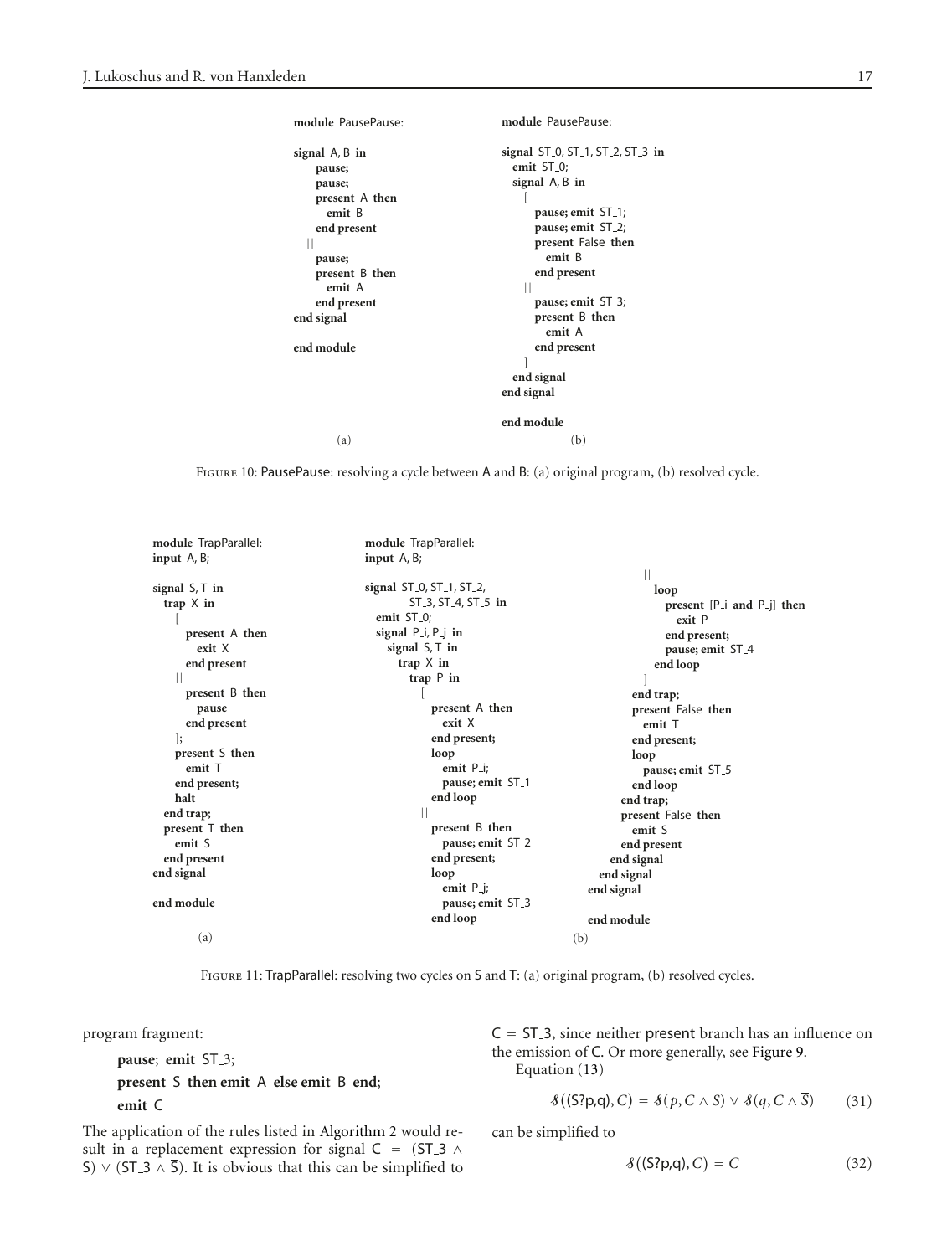| module SuspendPause:                       |
|--------------------------------------------|
|                                            |
|                                            |
| signal $ST_0, ST_1, A_2$ in                |
|                                            |
|                                            |
|                                            |
| trap new trap 0 in                         |
|                                            |
| pause; emit ST <sub>-1</sub> ;             |
| present [not (A or A_2)] then              |
| exit new_trap_0                            |
| end present                                |
| end loop                                   |
|                                            |
|                                            |
|                                            |
| present [ST <sub>1</sub> ] and not A] then |
| emit A <sub>-2</sub>                       |
| end present                                |
|                                            |
|                                            |
|                                            |
| (c)                                        |
| end trap;                                  |

<span id="page-17-0"></span>Figure 12: SuspendPause: resolving a cycle between A and B: (a) original program, (b) after substituting suspend, (c) resolved cycle.

if

$$
(\mathcal{S}(p, C \wedge S) = C \wedge S) \wedge (\mathcal{S}(q, C \wedge \overline{S}) = C \wedge \overline{S}) \tag{33}
$$

holds.

#### *Termination of parallel statements*

The general transformation algorithm for parallel statements calls for instrumentation to detect the termination of parallel statements at run time. It involves additional signals, sustain statements, and a test for those signals (see [Figure 5\)](#page-9-0). These additions are not needed if the parallel statement cannot terminate at all at run time, for example, one thread contains a loop statement on the top level. This is the case for the token ring arbiter [\(Figure 8\(a\)\)](#page-14-1).

#### *Parallel termination and exceptions*

The interaction of parallel threads with exception handling leaves significant room for optimization. Currently each pause statement contained in a trap block is considered as a point where control is potentially handed over to the end of the trap block. As an optimization this could be limited to actually (statically) reachable exceptions at pause statements.

## *Substitution of suspend*

Step (2d) of the algorithm calls for a replacement of all suspend statements, for the reasons outlined in [Section 3.1.](#page-7-2) However, the transformation algorithm does not necessarily fail on all programs containing suspend statements. If the suspend statements are not part of the cycle, then they pose no problem. Furthermore, participation in the cycle can be tolerated if the suspend guard predicates can be replaced by noncyclic expressions. [Figure 14](#page-19-0) contains such a successful example. Signal B' in the suspend guard is replaced by a noncyclic expression not depending on signals emitted inside a suspend environment.

#### *Replacing state signal tests by constants*

Another optimization is to determine which state signals are always present or absent in a replacement expression. For example, the program PAUSE ACYC can be optimized into the program PAUSE OPT shown in Figure  $2(d)$  by taking the reachable presence status of the signals ST 0 and ST 1 into account.

#### *Eliminating emission of state signals*

If all tests for a state signal are replaced by constants, the state signal is no longer needed and therefore does not need to be emitted any more. In the program PAUSE ACYC, this applies to both ST 0 and ST 1, we can therefore drop the corresponding emit in the optimized PAUSE OPT.

## *Absence of external tests of cycle breaking signal*

If the signal  $\sigma_p$  that is selected in Step (5b) to break the cycle is not tested outside of the cycle, this means that after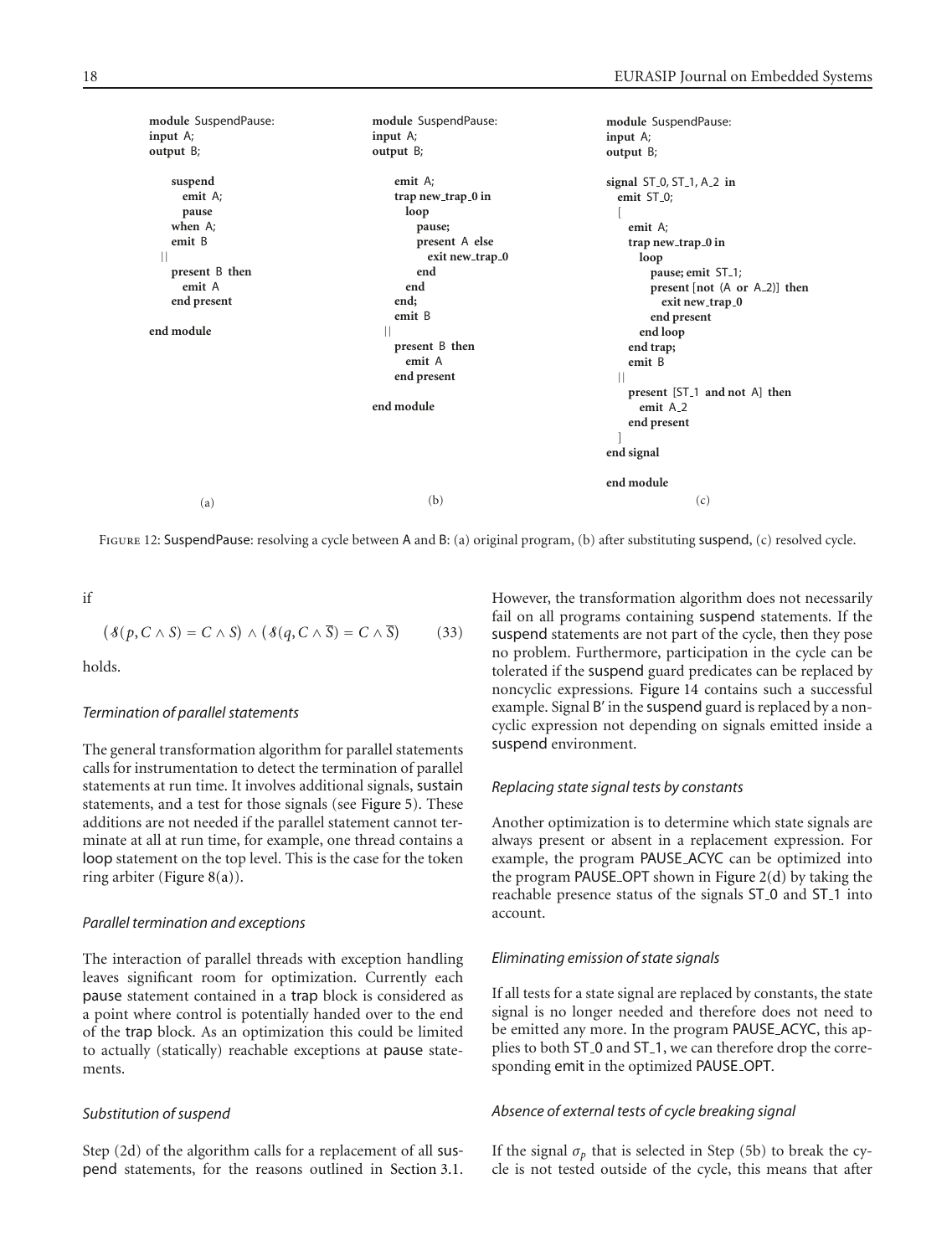**module** ParallelPause: **inputoutput** A; **loop** [ **present** [A] **then pause end present** || **pause** ]; **emit** A; **pause end loop end module** (a) **module** ParallelPause: **input** A\_in; **output** A out; **loop** [ **signal** P i, P j **in trap** P **in present** [A in **or** A out] **then pause end present; loop emit** P i; **pause; end** || **pause; loop emit** P j; **pause; end** || **loop present** [P i **and** P j] **then exit** P **end present; pause end loop end trap end signal;**  $\vert$ ; **emit** A out; **pause end loop end module** (b) **output** A out; **signal** ST 0, ST 1, ST 2, ST 3, ST 4, ST 5, ST 6 **in** emit ST<sub>-0</sub>; **loop signal** P i, P j in **trap** P **in present** [A in **or** (ST 0 **or** ST 5) **and** (ST 1 **or** ST 0 **and not** A in **or** ST 2 **or** ST 1 **or** (ST 0 **or** ST 6) **and not** A in **or** ST 2) **and** P j **or** (ST 0 **or** ST 6 **or ST 5) and** (ST 1 **or** ST 0 **and not** A in **or** ST 2 **or** ST 1 **or** (ST 0 **or** ST 6) **and not** A in **or** ST 2) **and** P j] **then pause; emit** ST 1 **end present; loop emit** P i; pause; emit ST\_2 **end loop** || **pause; emit** ST 3; **loop emit** P j; **pause; emit** ST 4 **end loop** || **loop present** [(ST 1 **or** ST 0 **and not** A in **or** ST 2 **or** ST 1 **or** (ST 0 **or** ST 6) **and not** A in **or** ST 2) **and** P j] **then exit** P **end present; pause; emit** ST 5 **end loop** ] **end trap end signal; emit** A out; **pause; emit** ST 6 **end loop end signal end module** (c)

**module** ParallelPause:

**input** A in;

<span id="page-18-1"></span>FIGURE 13: ParallelPause: resolving two cycles with A out on itself and P i on itself: (a) original program, (b) preprocessed program adding parallel termination control and separating "inputoutput A" into "input A\_in" and "output A\_out," (c) resolved cycles.

replacing the tests for  $\sigma_p$  within the cycle (Step 5e) by  $E_p^{**}$ , the signal  $\sigma_p$  is not tested anywhere in the program. One can therefore eliminate its emission. This is the case for signal P1 in the token ring arbiter [\(Figure 8\(b\)\)](#page-14-2). P1 is emitted but not tested anymore in the program. P1 and its emission can be removed. Emissions of output signals must not be removed, because emissions of them must reach the outside interface.

#### *Lifting of locally defined signals*

The transformation algorithm [\(Figure 4\)](#page-7-1) states in Step (2c) the relocation of local signal definitions up to the top level. The reason for this step lies in the introduction of replacement expressions. These expressions may transport references to local signals out of their respective scope. Relocation of *all* local signals is certainly not strictly necessary. Only those signals which are referenced in a replacement expressions must be relocated. It would be more efficient to detect possible conflicts with replacement expressions first and then to relocate the problematic signals.

## <span id="page-18-0"></span>**5. IMPLEMENTATION AND EXPERIMENTAL RESULTS**

To validate the transformation and to measure its effectiveness, we have implemented the transformation presented in [Section 3](#page-7-0) as an extension to the Columbia Esterel compiler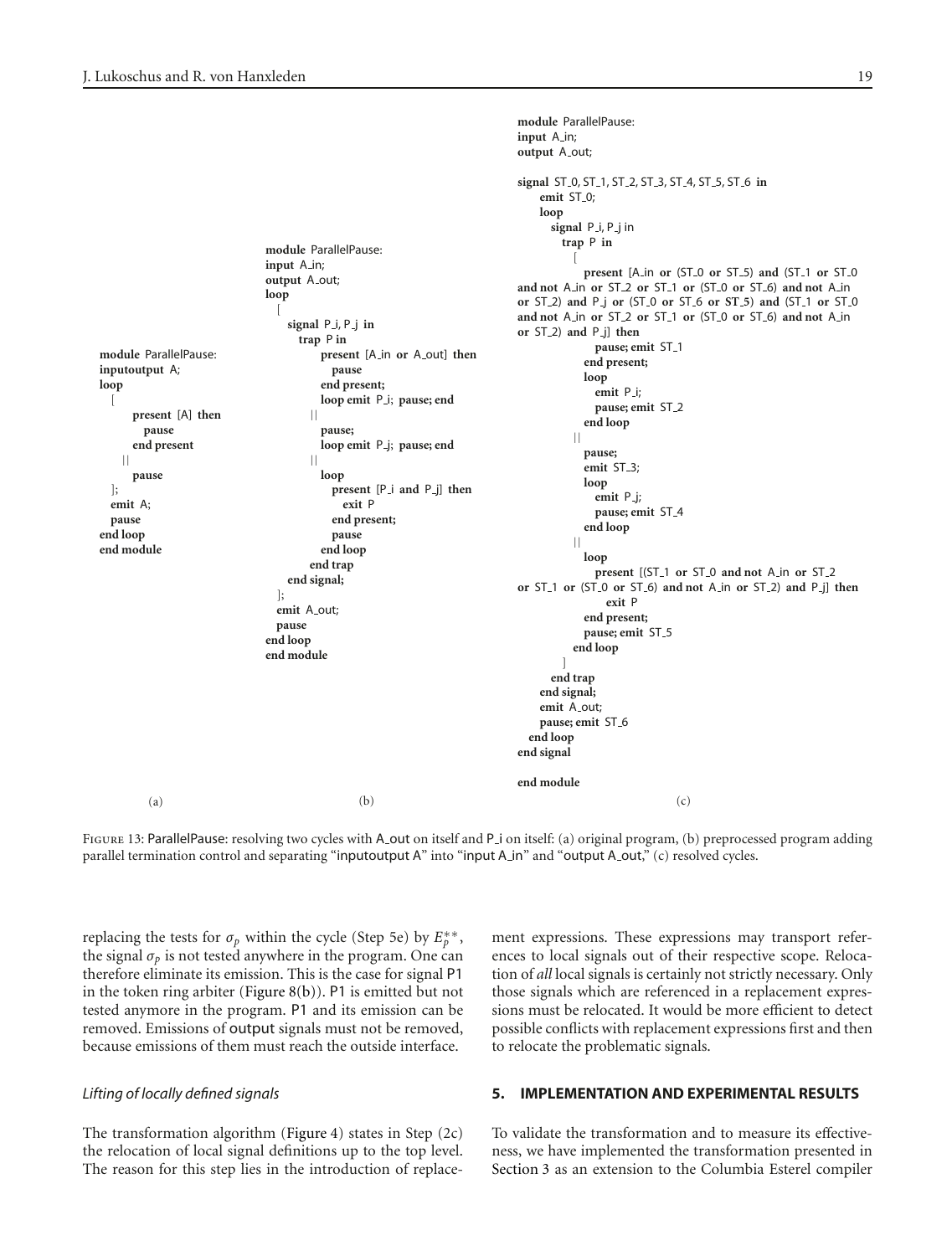|                | input $A, B$ ;                                                                                                  | input A, B;                                |  |  |
|----------------|-----------------------------------------------------------------------------------------------------------------|--------------------------------------------|--|--|
|                |                                                                                                                 |                                            |  |  |
| input $A, B$ ; | signal ST 0, ST 1,                                                                                              | signal $ST_0, ST_1$ ,                      |  |  |
|                | $ST_2$ , A', B' in                                                                                              | $ST_2$ , A', B' in                         |  |  |
| present A then | emit ST <sub>-0</sub> ;                                                                                         | emit ST <sub>-0</sub> ;                    |  |  |
| emit B         | present $[A \text{ or } A']$ then                                                                               | present $[A \text{ or } A']$ then          |  |  |
| end;           | emit $B'$                                                                                                       | emit B'                                    |  |  |
| pause;         | $\rightsquigarrow$<br>end:                                                                                      | $\rightsquigarrow$<br>end present;         |  |  |
| suspend        | pause; emit ST <sub>-1</sub> ;                                                                                  | pause; emit ST <sub>-1</sub> ;             |  |  |
| pause;         | suspend                                                                                                         | suspend                                    |  |  |
| emit A         | pause; emit ST_2;                                                                                               | pause; emit ST_2;                          |  |  |
| when B         | emit A'                                                                                                         | emit A                                     |  |  |
|                | when $\left[\begin{array}{cc} B \\ C \end{array}\right]$ or $\left[\begin{array}{c} B' \\ C \end{array}\right]$ | when $[B \text{ or } ST_0 \text{ and } A]$ |  |  |
|                | end                                                                                                             | end                                        |  |  |
| (a)            | (b)                                                                                                             | (c)                                        |  |  |

<span id="page-19-0"></span>FIGURE 14: Successful resolving of a cyclic dependency involving present and suspend statements: (a) original program, (b) preprocessing by introduction of state signals and signal renaming, (c) replacement of tests for B' in the suspend guard by an expression.

(CEC). The CEC is used for file access, parsing, and partial dismantling into kernel statements. The implementation handles cycle detection and the transformation algorithm for pure signals. Certain parts of the preprocessing stage like handling of suspend, termination of parallel, and lifting of local signals must still be performed manually. The first optimization explained in [Section 4](#page-15-0) regarding present is implemented, but not the other ones.

For an experimental evaluation, we have tested several variants of the token ring arbiter. They are named TR3 to TR1000 to indicate the number of network stations in each example.

Program TR10p is a special case; while the former test cases implemented only the arbiter part of the network without any local activity on the network stations, this test program adds some simple concurrent "payload" activity to each network station to simulate a CPU performing some computations with occasional access to the network bus.

All programs are tested in the original cyclic and in the transformed acyclic version with the following six different compilation techniques.

**v5-L**: the publicly available Esterel compiler v5.92 [\[11,](#page-22-11) [25\]](#page-22-25) is used with option -L to produce code based on the circuit representation of Esterel. The code is organized as a list of equations ordered by dependencies. This results in a fairly compact code, but with a comparatively slow execution speed.

The v5 compiler is able to handle constructive Esterel programs with cyclic dependencies. For such programs the full causality analysis must be activated by the option -causal. The cyclic parts of the program are resynthesized resulting in a growth in program size compared to noncyclic programs.

**v5-A**: The same compiler, but with the option -A, produces code based on a flat automaton. This code is very fast, but prohibitively big for programs with many weakly synchronized parallel activities. This option is available for cyclic programs too.

**v7**: the Esterel v7 compiler (available from Esterel Technologies [\[27\]](#page-22-27)) is used here in version v7 10i8 to compile acyclic code based on sorted equations, as the v5 compiler. v7 is not able to handle cyclic programs. Thus it can only be applied to the transformed cyclic programs.

**v7-O**: the former compiler, but with option -O, applies some circuit optimizations to reduce program size and run time.

**CEC**: the Columbia Esterel compiler (release 0.3) [\[12\]](#page-22-12) produces event-driven C code, which is generally quite fast and compact. The CEC is not able to handle cyclic programs either.

**CEC-g**: the CEC with the option -g produces code using computed goto targets (an extension to ANSI-C offered by GCC-3.3 [\[28](#page-22-28)]) to reduce the run time even further.

A simple C back end is provided for each Esterel program to produce input signals and accept output signals to and from the Esterel part. The back end provides an iteration over 10 000 000 times for the reaction function. These iteration counts result in execution times in the range of about 0.8 to 18 seconds. These times where obtained on a desktop PC (AMD Athlon XP 2400+, 2.0 GHz, 256 KB cache, 1 GB main memory).

[Table 1](#page-20-1) compares the execution speed and binary sizes of the example programs for the v5, v7, and CEC compilers with their respective options. The v5 compiler is applied both to the original cyclic programs and the transformed acyclic programs. The CEC and v7 compiler can handle only acyclic code. When comparing the run time results of the v5 compiler (with sorted equations) for the cyclic and acyclic versions of the token ring arbiter, there is a noticeable reduction in run time for the transformed acyclic programs. This came as a bit of a surprise. It seems that the v5 compiler is a little bit less efficient in resolving cyclic dependencies in sorted equations. For the automaton code there are only minor differences in run time and binary sizes. And in fact the v5 compiler produces functionally identical code for the original and transformed programs. Only the different file names result in a small difference in binary sizes.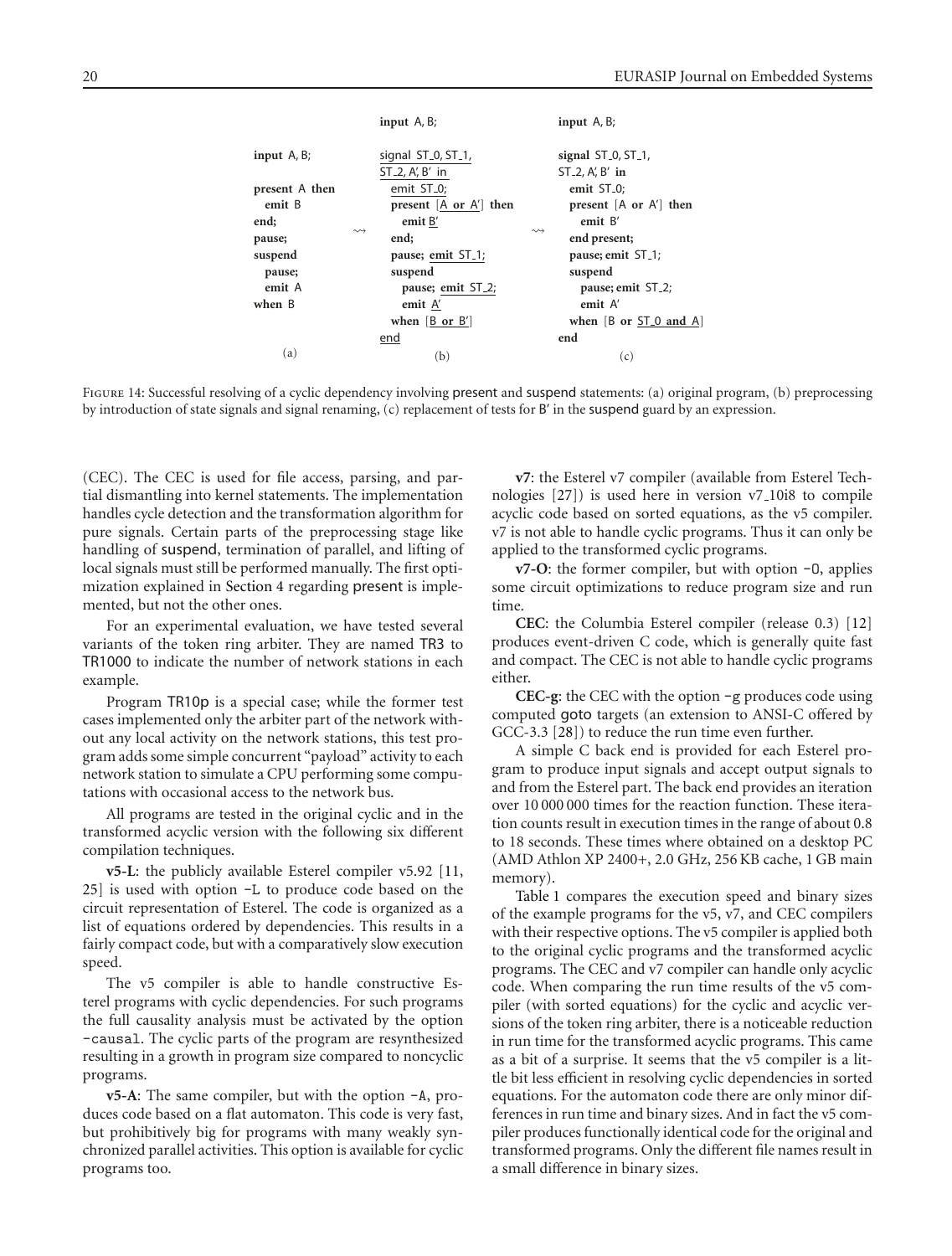| Variant               | Compiler       | TR3        | <b>TR10</b> | TR <sub>10</sub> p |
|-----------------------|----------------|------------|-------------|--------------------|
|                       | $v5-L$         | 1.55/14273 | 5.39/21530  | 17.19/32244        |
| Cyclic (original)     | $v5-A$         | 0.90/13041 | 2.58/16091  | 5.26/304095        |
|                       | $v5-L$         | 1.40/14067 | 5.07/20188  | 12.16/29110        |
|                       | $v5-A$         | 0.89/13043 | 2.58/16093  | 5.26/304097        |
| Acyclic (transformed) | V <sub>7</sub> | 1.69/14526 | 6.07/20255  | 12.34/27353        |
|                       | $v7-\Omega$    | 0.53/13467 | 1.87/16315  | 5.83/21033         |
|                       | <b>CEC</b>     | 1.80/14244 | 6.42/22020  | 12.04/29579        |
|                       | $CEC-g$        | 1.09/13822 | 3.82/20430  | 5.89/25461         |

<span id="page-20-1"></span>Table 1: Run times (in seconds) and binary sizes (in bytes) of cyclic and acyclic Esterel programs compiled with the v5, v7, and CEC compiler. The best values across the compilers are shown bold.

[Table 1](#page-20-1) includes the sizes of the compiled binaries too. All compilers produce code of similar sizes, with one exception; the v5 compiler produces a very big automaton code for the third token ring example. That program contains several parallel threads which are only loosely related. If someone tries to map such a program on a flat automaton, it is well known that such a structure results in a "state explosion." For the two token ring arbiter variants without payload, the v7 compiler produces the fastest code. The third token ring example with payload is executed fastest with the v5 compiler in automata mode, but only slightly better than the CEC compiler with computed goto optimization. Nevertheless the huge binary produced by the v5 compiler in automaton mode limits its usefulness.

A condensed presentation of the measurements from [Table 1](#page-20-1) is given in [Table 2,](#page-20-2) which compares the fastest code for the cyclic programs compiled by the v5 compiler to the fastest code for the transformed acyclic programs. For each test program the relative reduction in run time is listed. In no case does the transformation slow down execution, and in two of the three cases considered here, there is a considerable gain in execution speed by enabling the use of the v7 and CEC compilers on cyclic programs.

As an indication of the cost of the transformation algorithm in terms of source code increase, [Table 3](#page-21-0) lists program sizes before and after the transformation of the token ring arbiter with 3, 10, 50, 100, 500, and 1000 nodes. The size of the transformed code is nearly a constant factor with respect to the arbiter network size. The current transformation times show a sub-quadratic effort for the transformation.

## <span id="page-20-0"></span>**6. CONCLUSIONS AND FUTURE WORK**

This paper has presented an algorithm for transforming cyclic Esterel programs into acyclic programs. This expands the range of available compilation techniques, and, as to be expected, some of the techniques that are restricted to acyclic programs produce faster and/or smaller code than is achieved by the compilers that can handle cyclic by themselves. Furthermore, the experiments have shown that the code transformation proposed here can even improve code quality produced by compilers that can already handle cyclic programs. As noted in [Section 2,](#page-4-0) it depends on the compiler

<span id="page-20-2"></span>Table 2: Relative run time reduction from the fastest cyclic version to the fastest version for the acyclic transformation, with reduction =  $100\% * (1 - \min(T_{\text{acyclic}})/\min(T_{\text{cyclic}})).$ 

|                           | TR <sub>3</sub> | <b>TR10</b> | TR <sub>10</sub> p |
|---------------------------|-----------------|-------------|--------------------|
| $min(T_{\text{cyclic}})$  | 0.90            | 2.58        | 5.26               |
| $min(T_{\text{acyclic}})$ | 0.53            | 1.87        | 5.26               |
| reduction                 | 41%             | 28%         | $0\%$              |

what cycles it actually does detect. It therefore may be possible that a compiler that does a very weak analysis detects cycles that we do not detect; however, our approach is fairly conservative already, and we do not expect to miss a significant fraction of cycles for any compiler.

The concept of constructiveness is a fundamental building block for the transformation presented here. Constructiveness allows us to ultimately break a cycle by replacing the occurrence of a self-dependent signal in a replacement expression for that signal by an arbitrary value (true or false). Nevertheless the transformation does not depend on a specific implementation of constructiveness. The assurance of constructiveness itself is sufficient for the transformation to work.

The transformation introduces new signals and expands the original program. However, most of this disappears again after optimizations. In fact, the net effect of the transformation is often a reduction of code size, as the static analysis may remove some unreachable code. In a certain way, the transformation performs a partial evaluation of the given program.

The synchronous data flow oriented programming language Lustre is affected by cyclic dependencies too. In [Figure 15\(a\)](#page-21-1) a Lustre implementation of the token ring arbiter is shown as an example. This program is rejected by Lustre compilers because of cyclic dependencies on streams pass1, pass2, and pass3. The replacement expression [\(30\)](#page-15-1) (without state signals) is used in [Figure 15\(b\)](#page-21-2) to manually produce an acyclic derivation of the original program which is accepted by Lustre compilers. This example indicates a possible application of the cycle transformation algorithm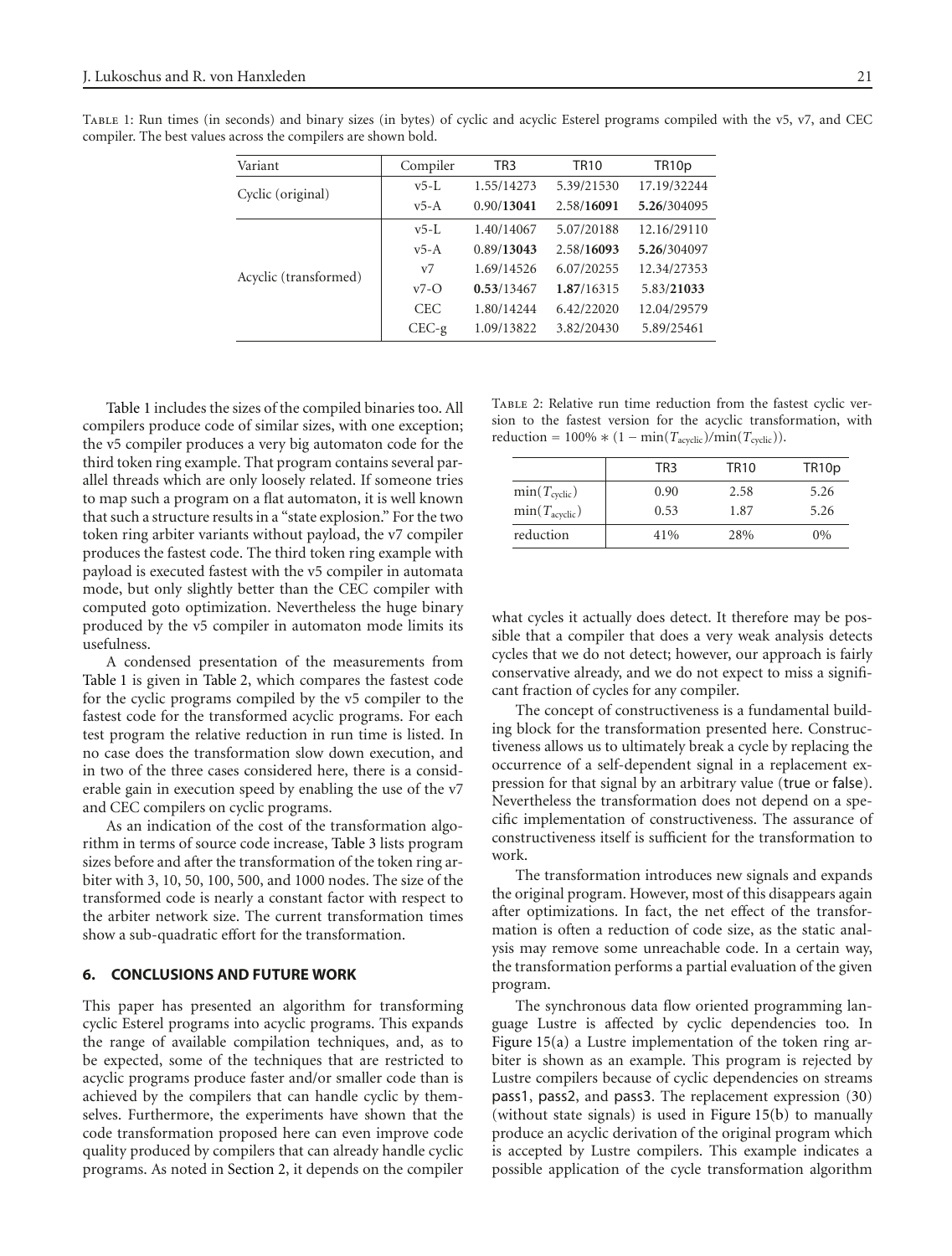|                                   | TR <sub>3</sub> | <b>TR10</b> | TR50  | TR100       | <b>TR500</b> | TR1000 | TR10p |
|-----------------------------------|-----------------|-------------|-------|-------------|--------------|--------|-------|
| Original program size             | 1565            | 3705        |       | 16348 32159 | 162959       | 326470 | 5765  |
| After module expansion            | 1370            | 4391        | 22031 | 44092       | 224892       | 450903 | 6995  |
| After cycle transformation        | 2108            | 6856        | 34804 | 69920       | 359788       | 723804 | 9736  |
| Ratio after/before transformation | 1.53            | 1.56        | 1.58  | 1.59        | 1.60         | 1.61   | 1.39  |
| Transformation time (seconds)     | 0.05            | 0.07        | 0.27  | 0.57        | 5.18         | 17.5   | 0.11  |

<span id="page-21-1"></span><span id="page-21-0"></span>Table 3: Transformation times (in seconds) and resulting program sizes (in bytes) for token ring arbiters with 3 to 1000 nodes.

**node** three stations( request1 : **bool;** request2: **bool;** request3 : **bool**) **returns** (grant1 : **bool;** grant2 : **bool;** grant3 : **bool**);

#### **var**

pass1 : **bool**; pass2 : **bool;** pass3 : **bool;** token1 : **bool;** token2 : **bool;** token3 : **bool;** token1 or pass1 : **bool;** token2 or pass2 : **bool;** token3 or pass3 : **bool;**

#### **let**

*/*∗ *Station 1* ∗*/* token1 or pass1 = token1 **or** pass1; grant1 = request1 **and** token1 or pass1; pass2 = **not**(request1) **and** token1 or pass1; token2 <sup>=</sup> **pre** ((**true**) –*<sup>&</sup>gt;* (token1));

### */*∗ *Station 2* ∗*/*

token2 or pass2 = token2 **or** pass2; grant2 = request2 **and** token2 or pass2; pass3 = **not**(request2) **and** token2 or pass2; token3 <sup>=</sup> **pre** (( **false** ) –*<sup>&</sup>gt;* (token2));

#### */*∗ *Station 3* ∗*/*

token3 or pass3 = token3 **or** pass3; grant3 = request3 **and** token3 or pass3; pass1 = **not**(request3) **and** token3 or pass3; token1 <sup>=</sup> **pre** (( **false** ) –*<sup>&</sup>gt;* (token3)); **tel;**

(a)

<span id="page-21-2"></span>**node** three stations( request1 : **bool;** request2 : **bool;** request3 : **bool**) **returns** (grant1 : **bool;** grant2 : **bool;** grant3 : **bool**);

#### **var**

pass1 : **bool;** pass2 : **bool;** pass3 : **bool;** token1 : **bool;** token2 : **bool;** token3 : **bool;** token1 or pass1 : **bool;** token2 or pass2 : **bool;** token3 or pass3 : **bool;**

## **let**

*/*∗ *Station 1* ∗*/* token1 or pass1 = token1 **or** (token3 **or** (token2 **or not** request1) **and not** request2) **and not** request3; grant1 = request1 **and** token1 or pass1; pass2 = **not**(request1) **and** token1 or pass1; token2 <sup>=</sup> **pre** ((**true**) –*<sup>&</sup>gt;* (token1));

#### */*∗ *Station 2* ∗*/*

token2 or pass2 = token2 **or** pass2; grant2 = request2 **and** token2 or pass2; pass3 = **not**(request2) **and** token2 or pass2; token3 <sup>=</sup> **pre** (( **false** ) –*<sup>&</sup>gt;* (token2));

```
/∗ Station 3 ∗/
 token3 or pass3 = token3 or pass3;
  grant3 = request3 and token3_or_pass3;
 pass1 = not(request3) and token3 or pass3;
 token1 = pre (( false ) –> (token3));
tel;
                     (b)
```
FIGURE 15: Lustre implementation of the token ring arbiter with three stations: (a) cyclic implementation, (b) acyclic transformation by replacing testing of signal pass1.

to Lustre programs. Unfortunately a notion of constructive Lustre programs has not been established yet. The transformation needs the assurance of constructiveness to be able to produce programs with the same behavior as the original programs.

Regarding future work, there are numerous optimizations possible, some of which were presented in [Section 4.](#page-15-0) Some of these might be helpful for Esterel programs in general, not just as a post-processing step to the transformation proposed here.